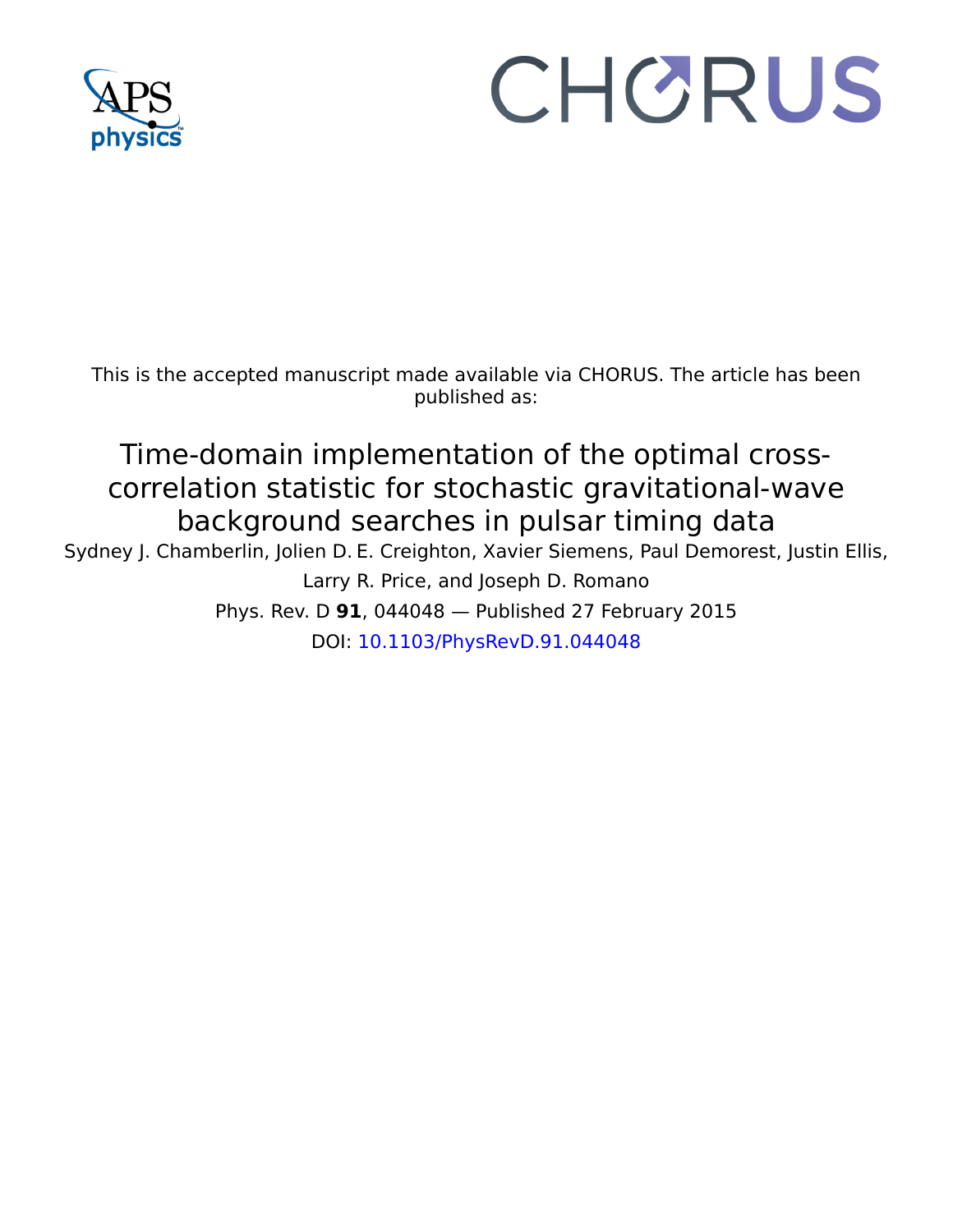### Time-domain Implementation of the Optimal Cross-Correlation Statistic for Stochastic Gravitational-Wave Background Searches in Pulsar Timing Data

Sydney J. Chamberlin,<sup>∗</sup> Jolien D. E. Creighton,<sup>†</sup> and Xavier Siemens<sup>‡</sup>

Center for Gravitation, Cosmology, and Astrophysics, Department of Physics,

University of Wisconsin–Milwaukee, Milwaukee, Wisconsin 53201, USA

Paul Demorest<sup>§</sup>

National Radio Astronomy Observatory, Charlottesville, Virginia 22903 USA

Justin Ellis¶

Jet Propulsion Laboratory, California Institute of Technology, Pasadena, California 91109, USA∗∗

Larry R. Price††

LIGO Laboratory, California Institute of Technology, Pasadena, California 91125, USA

Joseph D. Romano‡‡

Department of Physics and Astronomy and Center for Gravitational-Wave Astronomy, University of Texas at Brownsville, Brownsville, Texas 78520, USA

Supermassive black hole binaries, cosmic strings, relic gravitational waves from inflation, and first order phase transitions in the early universe are expected to contribute to a stochastic background of gravitational waves in the  $10^{-9}$  Hz– $10^{-7}$  Hz frequency band. Pulsar timing arrays (PTAs) exploit the high precision timing of radio pulsars to detect signals at such frequencies. Here we present a time-domain implementation of the optimal cross-correlation statistic for stochastic background searches in PTA data. Due to the irregular sampling typical of PTA data as well as the use of a timing model to predict the times-of-arrival of radio pulses, time-domain methods are better suited for gravitational wave data analysis of such data. We present a derivation of the optimal crosscorrelation statistic starting from the likelihood function, a method to produce simulated stochastic background signals, and a rigorous derivation of the scaling laws for the signal-to-noise ratio of the cross-correlation statistic in the two relevant PTA regimes: the weak signal limit where instrumental noise dominates over the gravitational wave signal at all frequencies, and a second regime where the gravitational wave signal dominates at the lowest frequencies.

#### I. INTRODUCTION

Gravitational waves, a key prediction of Einstein's theory of general relativity, are perturbations in the fabric of spacetime produced by the accelerated motion of massive objects. The direct detection of gravitational waves is likely to occur in the next few years, and promises to provide a new means to study the universe. A number of worldwide efforts aiming to detect gravitational waves are currently underway. At the low-frequency end of the detectable gravitational-wave spectrum  $(10^{-9}$  Hz– $10^{-7}$ Hz), pulsar timing arrays (PTAs) exploit the remarkable high precision timing of radio pulsars to search for gravitational waves [1]. Pulsars have already been used to indirectly measure the effects of gravitational-wave emission through the Hulse-Taylor binary [2]. A direct detection of gravitational waves is possible with an array of precisely-timed pulsars: a gravitational wave propagating through spacetime affects the travel time of radio pulses from pulsars, and can be observed by searching for correlated deviations in the expected times-of-arrival of the radio pulses [3, 4].

The most likely source of gravitational waves at nanoHz frequencies are supermassive black hole binaries (SMBBHs) that form following the merger of massive galaxies [5–7]. The superposition of gravitational waves from all SMBBH mergers forms a stochastic background of gravitational waves [5, 6, 8–13]. Individual periodic signals [7, 14–17] and bursts [18, 19] can also be produced by SMBBH systems. In addition, cosmic strings [20–23], first order phase transitions in the early universe [24], and relic gravitational waves from inflation [25, 26] are potential sources of gravitational waves in the nanoHertz band.

A number of data analysis techniques have been developed and implemented to search for isotropic stochastic backgrounds of gravitational waves in PTA data [4, 16, 27–40]. More recently, these techniques have been generalized to searches for anisotropic backgrounds [41–44]. Additionally, a range of data analysis methods have been

<sup>∗</sup>Electronic address: sydc@gravity.phys.uwm.edu

<sup>†</sup>Electronic address: jolien@gravity.phys.uwm.edu

<sup>‡</sup>Electronic address: siemens@gravity.phys.uwm.edu

<sup>§</sup>Electronic address: pdemores@nrao.edu

<sup>¶</sup>Electronic address: Justin.A.Ellis@jpl.nasa.gov ∗∗Einstein Fellow

<sup>††</sup>Electronic address: larryp@caltech.edu

<sup>‡‡</sup>Electronic address: joe@phys.utb.edu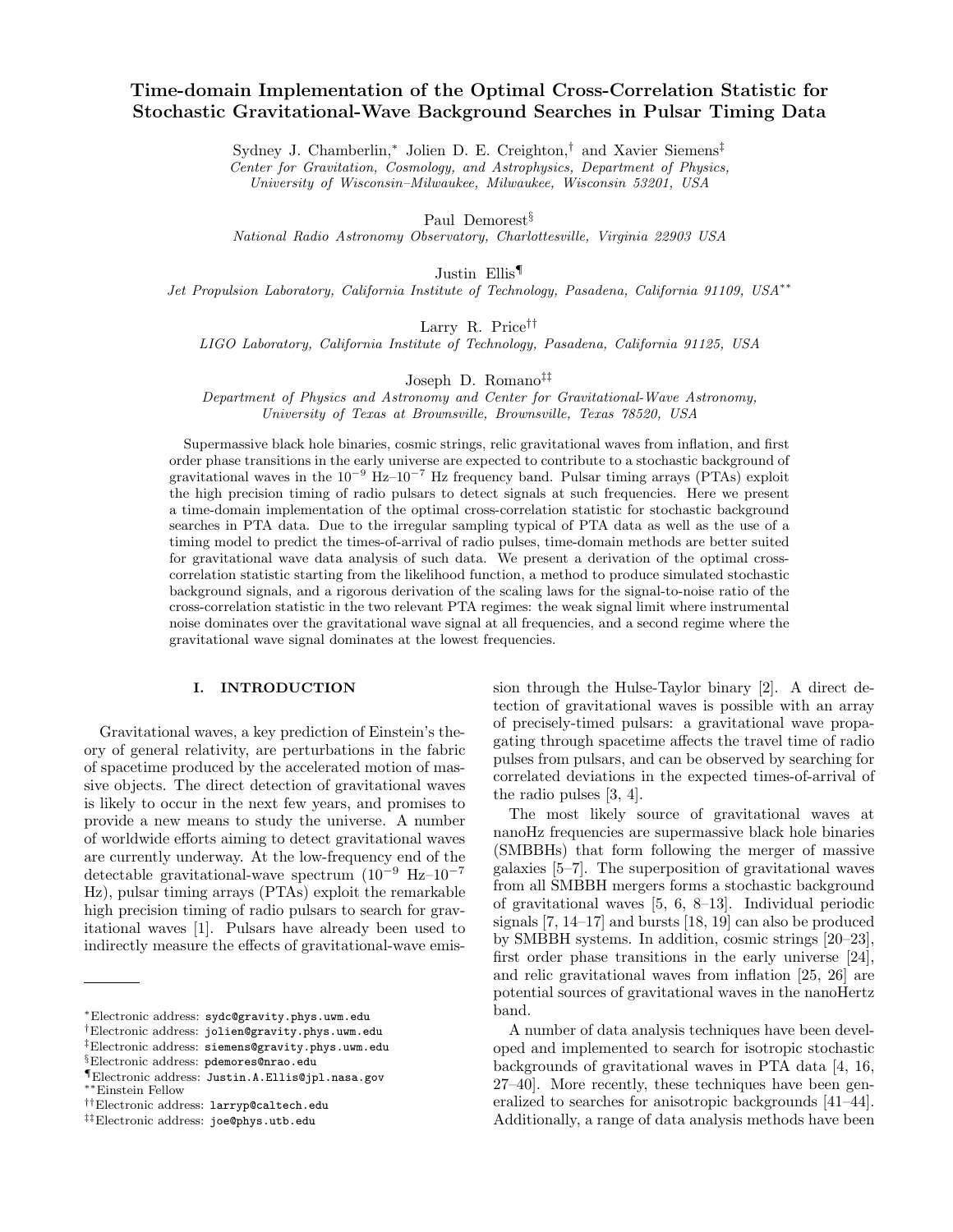developed to search for individual periodic sources that stand out over the stochastic background [7, 14, 15, 17, 45–53], bursts [54–58], and signals of unknown form [59].

In this paper we describe a practical time-domain implementation of the optimal cross-correlation statistic [31] that can be used to search for isotropic stochastic backgrounds. In Section II, we review the effect of a gravitational wave on the pulsar-Earth system, and the expected cross-correlations in the times-of-arrival of pulses from different pulsars. In Section III, we develop the formalism needed to implement the search for a stochastic background, including the timing model, and derive the optimal cross-correlation statistic from the likelihood ratio. In Section IV, we develop a procedure for injecting simulated stochastic background signals into PTA data, and in Section V, we describe the scaling laws that govern the expected signal-to-noise ratio of the cross-correlation statistic. We conclude in Section VI with a discussion of the practicality of implementing the statistics introduced in this paper for gravitational-wave searches. For reference, we will work in units where  $c = G = 1$ .

#### II. PRELIMINARIES

An array of pulsars can be used to search for a stochastic background of gravitational waves. Deviations from the expected times-of-arrival of pulses from different pulsars are correlated, and with enough timing precision these correlations are measurable. In this section we describe how the times-of-arrival of pulses from pulsars are affected by gravitational waves, and discuss the expected correlation of signals from different pulsars.

Gravitational waves induce a redshift in the signal from the pulsar that depends on the geometry of the pulsar-Earth system and the metric perturbation [4]. For a pulsar located in the direction of unit vector  $\hat{p}$  (that points from Earth to the pulsar), and a gravitational wave propagating in the direction  $\Omega$  (see Fig. 1), the redshift induced in the radio pulse is proportional to the change in the metric perturbation at the Earth, when the pulse is received, and at the pulsar, when the pulse is emitted [4, 31]

$$
z(t,\hat{\Omega}) = \frac{1}{2} \frac{\hat{p}^i \hat{p}^j}{1 + \hat{\Omega} \cdot \hat{p}} \Delta h_{ij},\tag{1}
$$

 $where<sup>1</sup>$ 

$$
\Delta h_{ij} \equiv h_{ij}(t_{\rm e}, \hat{\Omega}) - h_{ij}(t_{\rm p}, \hat{\Omega}) \tag{2}
$$

and  $i, j$  denote spatial components<sup>2</sup>. These terms are



FIG. 1: (color online) The pulsar-Earth system, as visualized with the Earth at the origin. The gravitational wave propagates as the blue dashed line, and the vectors defined in Eqs. (8a), (8b) and (8c) are included with polar and azimuthal angles. The angle  $\psi$  designates the polarization angle of the gravitational wave. For a stochastic gravitational wave background, this angle is averaged over many independent sources and can be chosen to be zero.

typically referred to as the Earth-term and the pulsarterm, respectively.

The total redshift is obtained by integrating Eq. (1) over all directions on the sky

$$
z(t) = \int_{S^2} d\hat{\Omega} z(t, \hat{\Omega}).
$$
 (3)

It is important to point out that in pulsar timing the observable quantity is actually not the redshift, but the timing residual, which is just the integral of the redshift

$$
r(t) = \int_0^t dt' z(t').
$$
 (4)

The metric perturbation in terms of the usual plane wave expansion is [60]

$$
h_{ij}(t, \vec{x}) = \sum_{A} \int_{-\infty}^{\infty} df \int_{S^2} d\hat{\Omega} e^{i2\pi f(t - \hat{\Omega} \cdot \vec{x})} h_A(f, \hat{\Omega}) e_{ij}^A(\hat{\Omega}), \tag{5}
$$

where f is the frequency of the gravitational wave,  $A =$ +, × labels the polarization modes, and  $e_{ij}^A(\hat{\Omega})$  are the polarization tensors (see below). We can use this expansion to write a frequency-domain expression for the timing residuals produced by a gravitational wave traveling

 $<sup>1</sup>$  Here we correct a sign error in a previous paper [31], pointed out</sup> to us by Eanna Flanagan.

<sup>2</sup> Note that in this section we use the Einstein summation notation where repeated indices are summed over.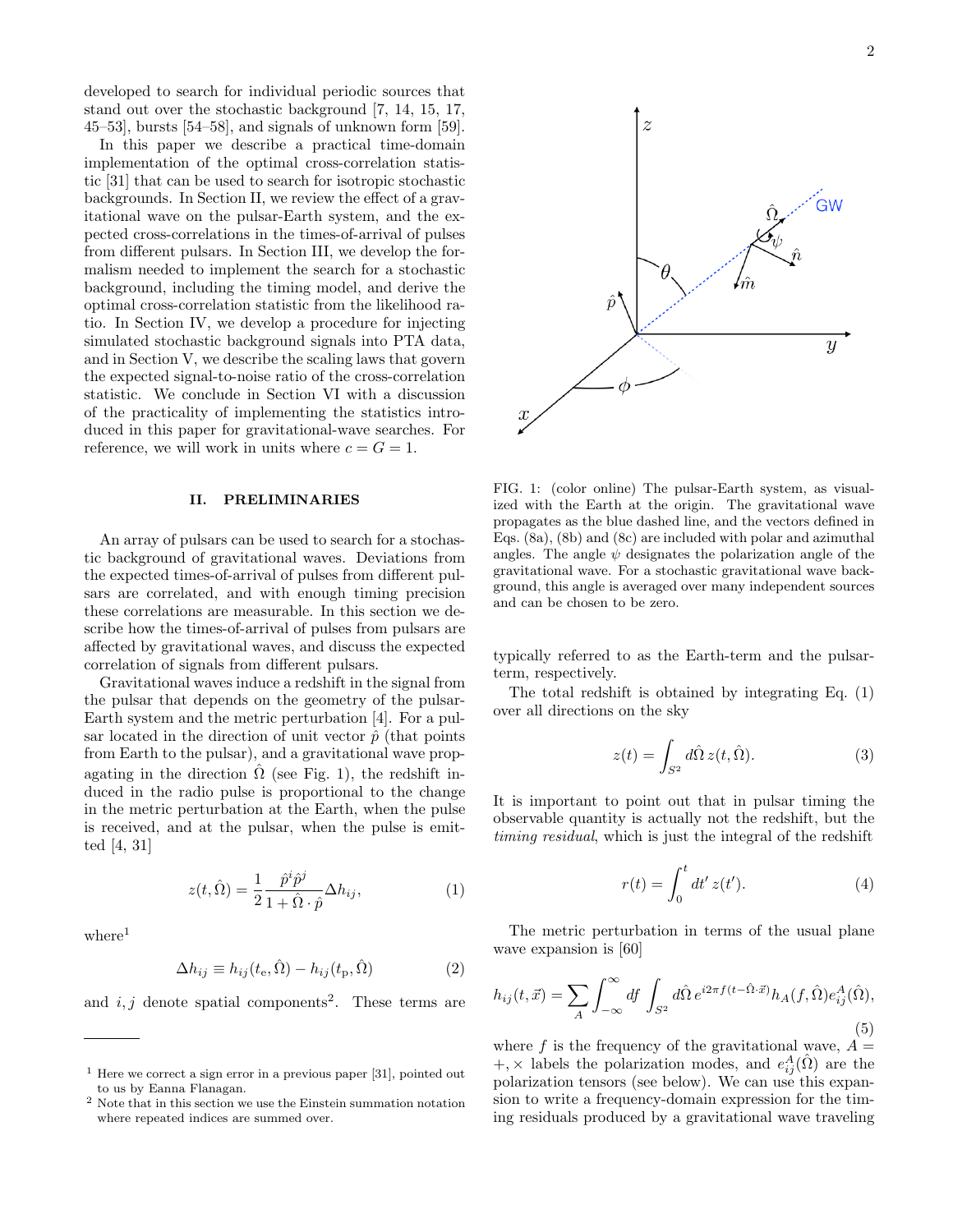in the direction  $\hat{\Omega}$ . Specifically,

$$
\tilde{r}(f,\hat{\Omega}) = \frac{1}{2\pi i f} \left( 1 - e^{-2\pi i f L(1+\hat{\Omega}\cdot\hat{p})} \right) \times \sum_{A} h_A(f,\hat{\Omega}) \left( e_{ij}^A(\hat{\Omega}) \frac{\hat{p}^i \hat{p}^j}{2(1+\hat{\Omega}\cdot\hat{p})} \right), \quad (6)
$$

where L is the pulsar-Earth distance.

The polarization tensors are

$$
e_{ij}^{+}(\hat{\Omega}) = \hat{m}_i \hat{m}_j - \hat{n}_i \hat{n}_j, \tag{7a}
$$

$$
e_{ij}^{\times}(\hat{\Omega}) = \hat{m}_i \hat{n}_j + \hat{n}_i \hat{m}_j, \tag{7b}
$$

where the quantities

$$
\hat{\Omega} = (\sin \theta \cos \phi, \sin \theta \sin \phi, \cos \theta) = \hat{r}, \quad (8a)
$$

$$
\hat{m} = (\sin \phi, -\cos \phi, 0) = -\hat{\phi},\tag{8b}
$$

$$
\hat{n} = (\cos \theta \cos \phi, \cos \theta \sin \phi, -\sin \theta) = \hat{\theta}, \qquad (8c)
$$

describe the geometry of the propagating gravitational wave as shown in Fig. 1.

The energy density of gravitational waves is given by

$$
\rho_{\rm gw} = \frac{1}{32\pi} \langle \dot{h}_{ij}(t,\vec{x}) \, \dot{h}^{ij}(t,\vec{x}) \rangle, \tag{9}
$$

and the spectrum of a stochastic background is

$$
\Omega_{\rm gw}(f) \equiv \frac{1}{\rho_{\rm crit}} \frac{d\rho_{\rm gw}}{d\ln f},\tag{10}
$$

where  $\rho_{\rm crit} = 3H_0^2/(8\pi)$  is the critical energy density, and  $H_0$  is the Hubble constant.

The stochastic background produces changes in the timing residuals of individual pulsars that are correlated between different pulsars. As Hellings and Downs showed [61], the cross-correlation of the timing residuals from two pulsars  $I$  and  $J$  depends only on the angular separation  $\zeta_{IJ}$  of the two pulsars:

$$
\langle \tilde{r}_I^*(f)\tilde{r}_J(f')\rangle = \frac{H_0^2}{16\pi^4} \delta(f - f')|f|^{-5} \Omega_{\text{gw}}(|f|) \chi_{IJ}, \tag{11}
$$

where

$$
\chi_{IJ} = \frac{3}{2} \left[ \frac{1}{3} + \frac{1 - \cos \zeta_{IJ}}{2} \left[ \ln \left( \frac{1 - \cos \zeta_{IJ}}{2} \right) - \frac{1}{6} \right] \right] + \frac{1}{2} \delta_{IJ}.
$$
 (12)

This follows from Eq. (6) for the timing residuals in the frequency domain, assuming

$$
\langle h_A^*(f, \hat{\Omega})h_{A'}(f', \hat{\Omega}') \rangle = \frac{3H_0^2}{32\pi^3} \delta^2(\hat{\Omega}, \hat{\Omega}')\delta_{AA'}\delta(f - f')
$$
  
 
$$
\times |f|^{-3} \Omega_{\text{gw}}(|f|) \quad (13)
$$

for an isotropic, unpolarized, and stationary stochastic background [31, 60]. The pulsar term in Eq. (6), proportional to  $e^{-2\pi i f L(1+\hat{\Omega}\cdot\hat{p})}$ , contributes to the expectation

value in Eq. (11) only when we are dealing with the same pulsar (i.e., when  $I = J$ ), and averages to zero for different pulsars [31].

In parts of this paper, we will refer not to  $\Omega_{gw}(f)$  but instead to the dimensionless gravitational wave amplitude  $A_{\text{gw}}$  (at reference frequency  $f_{1yr} = yr^{-1}$ ) which appears in the expression for the characteristic strain

$$
h_c(f) = A_{\rm gw} \left(\frac{f}{f_{\rm 1yr}}\right)^{\alpha}.
$$
 (14)

The spectral index  $\alpha$  depends on the astrophysical source of the background. For example, a stochastic background produced by supermassive black hole binary systems has  $\alpha = -2/3$  [5, 6]. The amplitude  $A_{\rm gw}$  is related to the strain spectral density  $S_h(f)$  of the gravitational-wave background via:

$$
S_h(f) = \frac{h_c^2(f)}{f}.\tag{15}
$$

For one-sided power spectra,  $S_h(f)$  and  $A_{gw}$  are related to  $\Omega_{\text{ew}}(f)$  by

$$
S_h(f) = \frac{3H_0^2}{2\pi^2} \frac{\Omega_{\rm gw}(f)}{f^3},\tag{16}
$$

$$
\Omega_{\rm gw}(f) = \frac{2\pi^2}{3H_0^2} A_{\rm gw}^2 f^2 \left(\frac{f}{f_{\rm 1yr}}\right)^{2\alpha}.
$$
 (17)

Note that in this paper we will work exclusively with onesided spectra, which differs from the convention adopted in [62].

#### III. THE OPTIMAL CROSS-CORRELATION STATISTIC

#### A. Timing Model

In pulsar timing experiments the quantities that are directly measured are the times-of-arrival (TOAs) of radio pulses emitted from pulsars. These TOAs contain many terms of known functional form, including intrinsic pulsar parameters (pulsar period, spin-down, etc.), along with stochastic processes such as radiometer noise, pulse phase jitter, and possibly red noise either from interstellar medium (ISM) effects, intrinsic pulsar noise, and, potentially, a gravitational wave background.

Suppose that the TOAs for a pulsar are given by

$$
\mathbf{t}^{\text{obs}} = \mathbf{t}^{\text{det}}(\boldsymbol{\xi}_{\text{true}}) + \mathbf{n},\tag{18}
$$

where  $t^{\text{obs}}$  are the  $N_{\text{TOA}}$  observed TOAs,  $t^{\text{det}}$  are the deterministic modeled TOAs parameterized by  $N_{\text{par}}$  timing model parameters  $\xi_{\text{true}}$ , and **n** is the noise time series in the measurement which is assumed to be Gaussian with covariance matrix given by

$$
\mathbf{N} = \langle \mathbf{n} \mathbf{n}^T \rangle = \mathbf{N}^{\text{white}} + \mathbf{N}^{\text{red}} \tag{19}
$$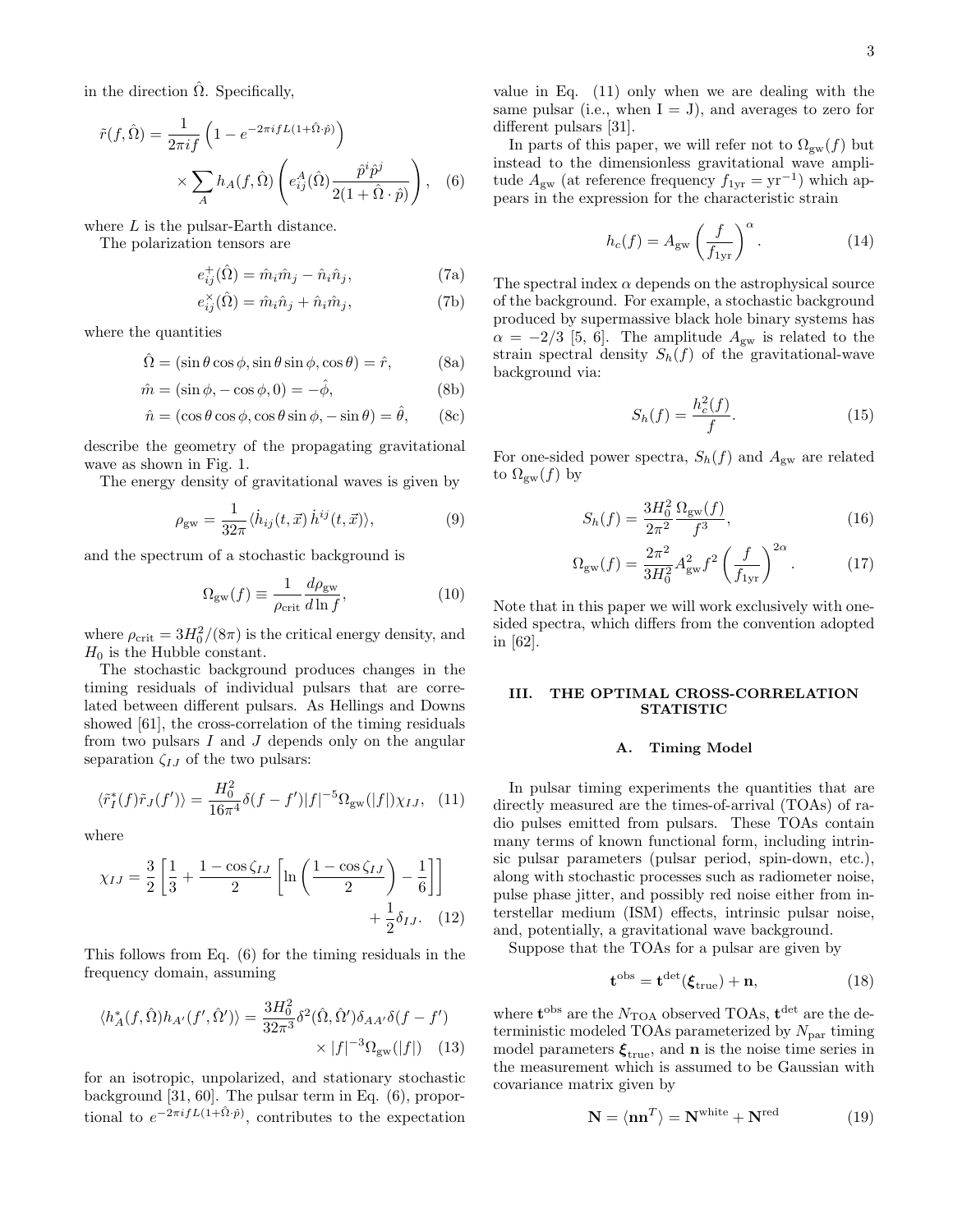where the  $N_{\rm TOA} \times N_{\rm TOA}$  matrtices  ${\bf N}^{\rm white}$  and  ${\bf N}^{\rm red}$  are the contributions to the covariance matrix from the white and red noise processes, respectively. We will discuss the exact form of this covariance matrix in the next section. Assuming that estimates of the true timing model parameters  $\xi_{\text{est}}$  exist (either from information gained when discovering the pulsar or from past timing observations), we can form the pre-fit timing residuals as

$$
\delta \mathbf{t}^{\mathrm{pre}} = \mathbf{t}^{\mathrm{obs}} - \mathbf{t}^{\mathrm{det}}(\boldsymbol{\xi}_{\mathrm{est}}) = \mathbf{t}^{\mathrm{det}}(\boldsymbol{\xi}_{\mathrm{true}}) + \mathbf{n} - \mathbf{t}^{\mathrm{det}}(\boldsymbol{\xi}_{\mathrm{est}}). \tag{20}
$$

As mentioned above, we will assume that the initial estimates for our timing model parameters are correct to some linear offset  $\xi_{\text{est}} = \xi_{\text{true}} + \delta \xi$ , for which the pre-fit residuals become

$$
\delta \mathbf{t}^{\text{pre}} = \mathbf{t}^{\text{det}}(\boldsymbol{\xi}_{\text{true}}) - \mathbf{t}^{\text{det}}(\boldsymbol{\xi}_{\text{true}} + \delta \boldsymbol{\xi}) + \mathbf{n}.
$$
 (21)

Expanding this solution around the true timing model parameters, we obtain

$$
\delta \mathbf{t}^{\text{pre}} = -\frac{\partial \mathbf{t}^{\text{det}}}{\partial \xi} \Big|_{\xi = \xi_{\text{true}}} \delta \xi + \mathbf{n} + \mathcal{O}(\delta \xi^2)
$$

$$
\approx -\frac{\partial \mathbf{t}^{\text{det}}}{\partial \xi} \Big|_{\xi = \xi_{\text{true}}} \delta \xi + \mathbf{n}
$$

$$
= \mathbf{M} \delta \xi + \mathbf{n}, \tag{22}
$$

where **M** is an  $N_{\text{TOA}} \times N_{\text{par}}$  matrix, commonly referred to as the design matrix [63, 64]. Here we have assumed that our initial estimate of the model parameters is sufficiently close to the true values so that we can approximate this as a linear system of equations in  $\delta \xi$ . It is customary in standard pulsar timing analysis to obtain the best fit  $\delta \boldsymbol{\xi}$ values through a generalized least-squares minimization of the pre-fit residuals. The function that we seek to minimize is (see [65])

$$
\chi^2 = \frac{1}{2} (\delta \mathbf{t}^{\text{pre}} - \mathbf{M} \delta \boldsymbol{\xi})^T \mathbf{N}^{-1} (\delta \mathbf{t}^{\text{pre}} - \mathbf{M} \delta \boldsymbol{\xi}). \tag{23}
$$

Minimizing this function with respect to the parameter offsets  $\delta \boldsymbol{\xi}$  results in

$$
\delta \boldsymbol{\xi}_{\text{best}} = -\left(\mathbf{M}^T \mathbf{N}^{-1} \mathbf{M}\right)^{-1} \mathbf{M}^T \mathbf{N}^{-1} \delta \mathbf{t}^{\text{pre}}. \tag{24}
$$

The post-fit residuals are then given by

$$
\delta t^{\text{post}} \equiv \delta t^{\text{pre}} - \mathbf{M} \delta \boldsymbol{\xi}_{\text{best}} = \mathbf{R} \delta t^{\text{pre}},\tag{25}
$$

where

$$
\mathbf{R} = \mathbb{I} - \mathbf{M} \left( \mathbf{M}^T \mathbf{N}^{-1} \mathbf{M} \right)^{-1} \mathbf{M}^T \mathbf{N}^{-1} \tag{26}
$$

is a an  $N_{\text{TOA}} \times N_{\text{TOA}}$  oblique projection matrix that transforms pre-fit to post-fit residuals, and I is the identity matrix. All of the information about any noise source or stochastic gravitational-wave background is encoded in N. However, in most cases we have no a priori knowledge of this covariance matrix and therefore assume that

it is given by  $\mathbf{W} = \text{diag}(\{\sigma_i^2\})$ , where  $\sigma_i$  is the uncertainty of the ith TOA. Previous work [66] has used an iterative method to estimate the covariance matrix of the residuals and apply a generalized least squares fit. For this work we will only work with residuals that have been created using a weighted least squares fit. It should be noted that in standard pulsar timing packages such as TEMPO2 [65] this process must be iterated. In other words, the pre-fit residuals are formed with an initial guess of the parameters, and the chi-squared is then minimized to produce best estimates of the parameters. This may not be a good fit, however, as we have assumed that the pre-fit residuals are linear in the parameter offsets. Consequently, we form new parameter estimates from the best fit parameter offsets and iterate until the fit converges, with the reduced chi-squared serving as the goodness-of-fit parameter. For this reason, we must ensure that our timing model fit has converged prior to any gravitational-wave analysis.

#### B. Derivation of the optimal statistic

#### 1. Likelihood function for a PTA

Much of the discussion in this section follows closely that of [40], with some of the details included here. We begin by assuming that our PTA consists of M pulsars, each with some intrinsic noise  $\mathbf{n}_I(t)$ . Henceforth uppercase latin indices will label a pulsar and lowercase latin indices will label a particular TOA. Under the assumption that all intrinsic pulsar noise is Gaussian, we can write the full likelihood function for the PTA as

$$
p(\mathbf{n}|\vec{\theta}) = \frac{1}{\sqrt{\det(2\pi\mathbf{\Sigma}_n)}} \exp\left(-\frac{1}{2}\mathbf{n}^T\mathbf{\Sigma}_n^{-1}\mathbf{n}\right),\qquad(27)
$$

where now we are using the full PTA noise time series that is just a concatenated length  $MN_{\text{TOA}}$  column vector

$$
\mathbf{n} = \begin{bmatrix} \mathbf{n}_1 \\ \mathbf{n}_2 \\ \vdots \\ \mathbf{n}_M \end{bmatrix},
$$
 (28)

 $\Sigma_n$  is the  $MN_{\text{TOA}} \times MN_{\text{TOA}}$  covariance matrix and  $\vec{\theta}$ is a set of parameters that characterize the noise. The covariance matrix for the noise is the block matrix

$$
\Sigma_n = \begin{bmatrix} \mathbf{N}_1 & \mathbf{X}_{12} & \dots & \mathbf{X}_{1M} \\ \mathbf{X}_{21} & \mathbf{N}_2 & \dots & \mathbf{X}_{2M} \\ \vdots & \vdots & \ddots & \vdots \\ \mathbf{X}_{M1} & \mathbf{X}_{M2} & \dots & \mathbf{N}_M \end{bmatrix},
$$
(29)

where

$$
\mathbf{N}_I = \langle \mathbf{n}_I \mathbf{n}_I^T \rangle, \tag{30}
$$

$$
\mathbf{X}_{IJ} = \langle \mathbf{n}_I \mathbf{n}_J^T \rangle \big|_{I \neq J},\tag{31}
$$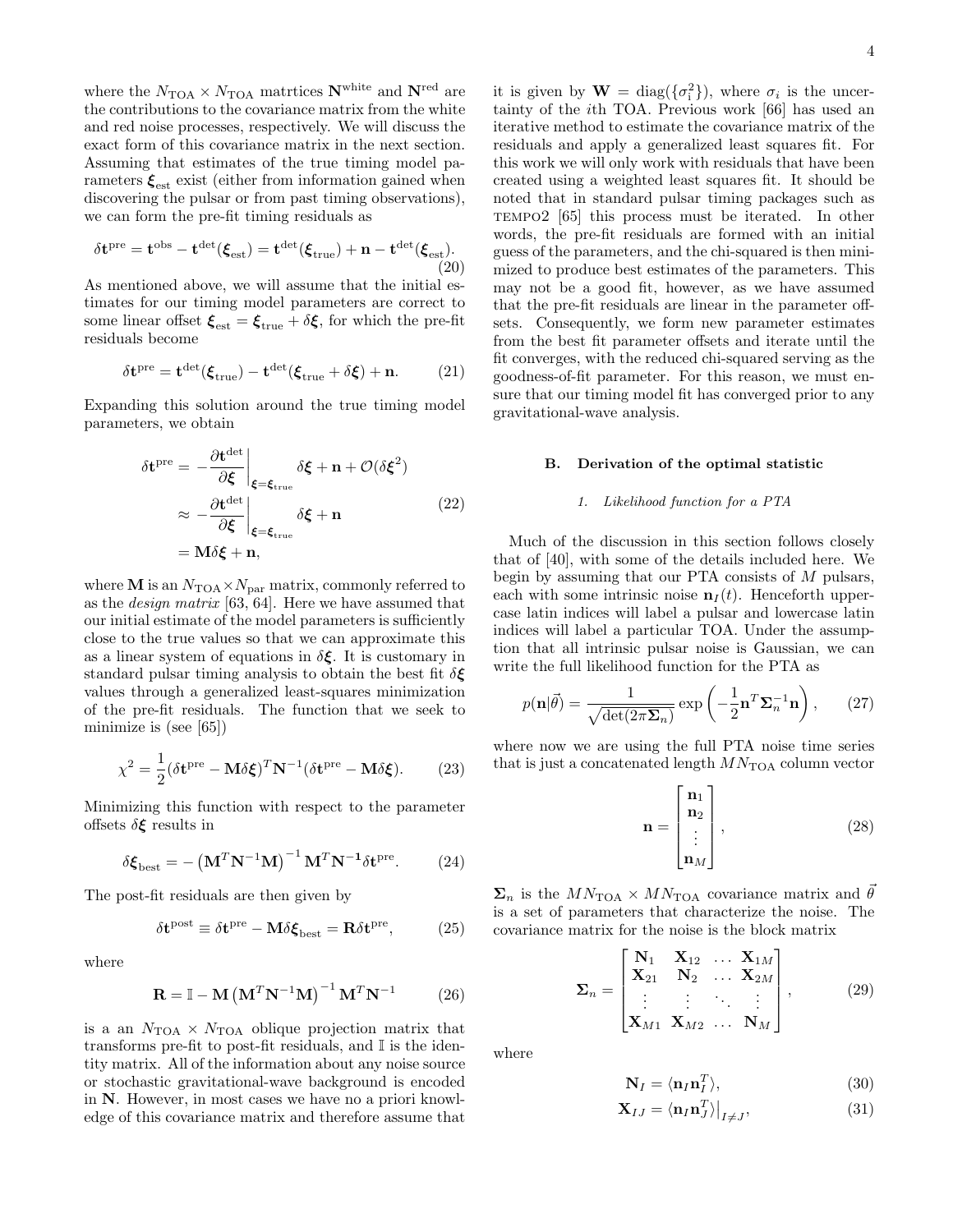are the auto-covariance and cross-covariance matrices, respectively, for each set of noise vectors.

In general the autocorrelation matrices are defined via the Wiener–Khinchin theorem as

$$
\mathbf{N}_I = \langle \mathbf{n}_I \mathbf{n}_I^T \rangle_{ij} = \int_0^\infty df e^{2\pi i f \tau_{ij}} \mathcal{P}_I(f) + \mathcal{F}_I \mathbf{W}_I + \mathcal{Q}_I^2 \mathbb{I}
$$
 (32)

where  $\tau_{ij} = |t_i - t_j|$ ,  $\mathcal{F}_I$  and  $\mathcal{Q}_I$  are white noise parameters for pulsar I (usually denoted as EFAC and EQUAD, respectively), I is the identity matrix, and  $\mathcal{P}_I(f)$  is a red noise power spectrum

$$
\mathcal{P}_I(f) = \mathcal{P}_I^{\text{int}}(f) + \mathcal{P}_g(f) \tag{33}
$$

where

$$
\mathcal{P}_I^{\text{int}}(f) = \frac{A_I^2}{12\pi^2} \left(\frac{f}{f_{1\text{yr}}}\right)^{2\alpha_I} f^{-3} \tag{34}
$$

is the intrinsic red noise in the pulsar parameterized by amplitude  $A_I$  and spectral index  $\alpha_I$ , and

$$
\mathcal{P}_g(f) = \frac{A_{\rm gw}^2}{12\pi^2} \left(\frac{f}{f_{\rm 1yr}}\right)^{2\alpha} f^{-3} \tag{35}
$$

is the gravitational-wave background spectrum parameterized by the strain amplitude  $A_{gw}$  and spectral in- $\gamma$  dex  $\alpha$ . In other words, the auto-covariance matrix of the noise in pulsar I consists of intrinsic white noise parameterized by  $\{\mathcal{F}_I,\mathcal{Q}_I\}$  and red noise parameterized by  $\{A_I, \alpha_I, A_{\rm gw}, \gamma\}$ . Notice that the gravitational-wave parameters do not have a pulsar label because they are common to all pulsars.

Similarly, the cross-covariance matrices are given by

$$
X_{IJ} = \langle \mathbf{n}_I \mathbf{n}_J^T \rangle_{ij} = \chi_{IJ} \int_0^\infty df \, e^{2\pi i f \tau_{ij}} \mathcal{P}_g(f) \qquad (36)
$$

where  $\chi_{II}$  are the Hellings and Downs coefficients for pulsar pair  $I, J$  defined in Eq. (12).

We now write the likelihood function for the timing residuals using Eqs. 22 and 27 as

$$
p(\delta \mathbf{t}|\vec{\theta}, \delta \xi) = \frac{\exp\left(-\frac{1}{2}(\delta \mathbf{t} - \mathbf{M}\delta \xi)^{T} \Sigma_{n}^{-1}(\delta \mathbf{t} - \mathbf{M}\delta \xi)\right)}{\sqrt{\det(2\pi \Sigma_{n})}},
$$
\n(37)

where  $\delta t$  and  $\delta \xi$  are defined in an identical manner as **n** as the concatenated vector or residuals and timing parameters for each pulsar, respectively. Note that here we use  $\delta t$  instead of  $\delta t^{\text{pre}}$  since this process can be thought of as another step in the iterative process of timing (where the post-fit residuals are formed from the previous set of prefit residuals); instead of minimizing chi-squared using  $W$ as the noise covariance, we now use the full noise covariance matrix  $\Sigma_n$  and the full PTA dataset to *maximize* the likelihood. In [39] it was shown that this likelihood

can be maximized<sup>3</sup> analytically over the timing model parameters to give

$$
p(\delta \mathbf{t}|\vec{\theta}) = \frac{\exp\left(-\frac{1}{2}\delta \mathbf{t}^T \mathbf{G}(\mathbf{G}^T \mathbf{\Sigma}_n \mathbf{G})^{-1} \mathbf{G}^T \delta \mathbf{t}\right)}{\sqrt{\det(2\pi \mathbf{\Sigma}_n)}},\qquad(38)
$$

where  $\mathbf{G}_I$  is an  $N_{\text{TOA}} \times (N_{\text{TOA}} - N_{\text{par}})$  matrix. The matrix  $G_I^T$  spans the null space of  $M_I$  and will project the data onto a subspace orthogonal to the linearized timing model. The full PTA G-matrix is then

$$
\mathbf{G} = \begin{bmatrix} \mathbf{G}_1 & 0 & \dots & 0 \\ 0 & \mathbf{G}_2 & \dots & 0 \\ \vdots & \vdots & \ddots & \vdots \\ 0 & 0 & \dots & \mathbf{G}_M \end{bmatrix} . \tag{39}
$$

For the remainder of paper we will use the following notation

$$
\mathbf{r}_I = \mathbf{G}_I^T \delta \mathbf{t}_I \tag{40}
$$

$$
\mathbf{P}_I = \mathbf{G}_I^T \mathbf{N}_I \mathbf{G}_I \tag{41}
$$

$$
\mathbf{S}_{IJ} = \mathbf{G}_I^T \mathbf{X}_{IJ} \mathbf{G}_J \tag{42}
$$

$$
\mathbf{\Sigma} = \mathbf{G}^T \mathbf{\Sigma}_n \mathbf{G},\tag{43}
$$

with the likelihood function written as

$$
p(\mathbf{r}|\vec{\theta}) = \frac{1}{\sqrt{\det(2\pi\mathbf{\Sigma}_n)}} \exp\left(-\frac{1}{2}\mathbf{r}^T\mathbf{\Sigma}^{-1}\mathbf{r}\right).
$$
 (44)

#### 2. Time-Domain Optimal Statistic

In [31] some of us presented the optimal crosscorrelation statistic in both the frequency and time domains, with a focus on the frequency-domain implementation. The non-stationarity that arises from the timing model fit (Eq. (26)), along with the irregular sampling that is typical of realistic PTA data sets, however, make frequency-domain techniques unsuitable for PTA gravitational-wave data analysis. Therefore in this paper we will focus on the time-domain implementation of the cross-correlation statistic. In [31] the time-domain derivation was done by constructing the likelihood ratio of a model that contained a stochastic gravitational-wave background and intrinsic noise to a model that contained only intrinsic noise. It was assumed that the amplitude of the intrinsic noise is much larger than the amplitude of the gravitational-wave background, and thus can be safely ignored in the auto-covariance matrices of the residuals. One can then perform an expansion of the

<sup>&</sup>lt;sup>3</sup> In [39], the authors actually *marginalize* the likelihood function over the pulsar timing parameters; however, when using uniform priors the resulting likelihood after maximizing or marginalizing only differs by a factor of  $\det(\mathbf{M}^T \Sigma_n \mathbf{M})$ , so the data dependent part of the likelihood remains the same.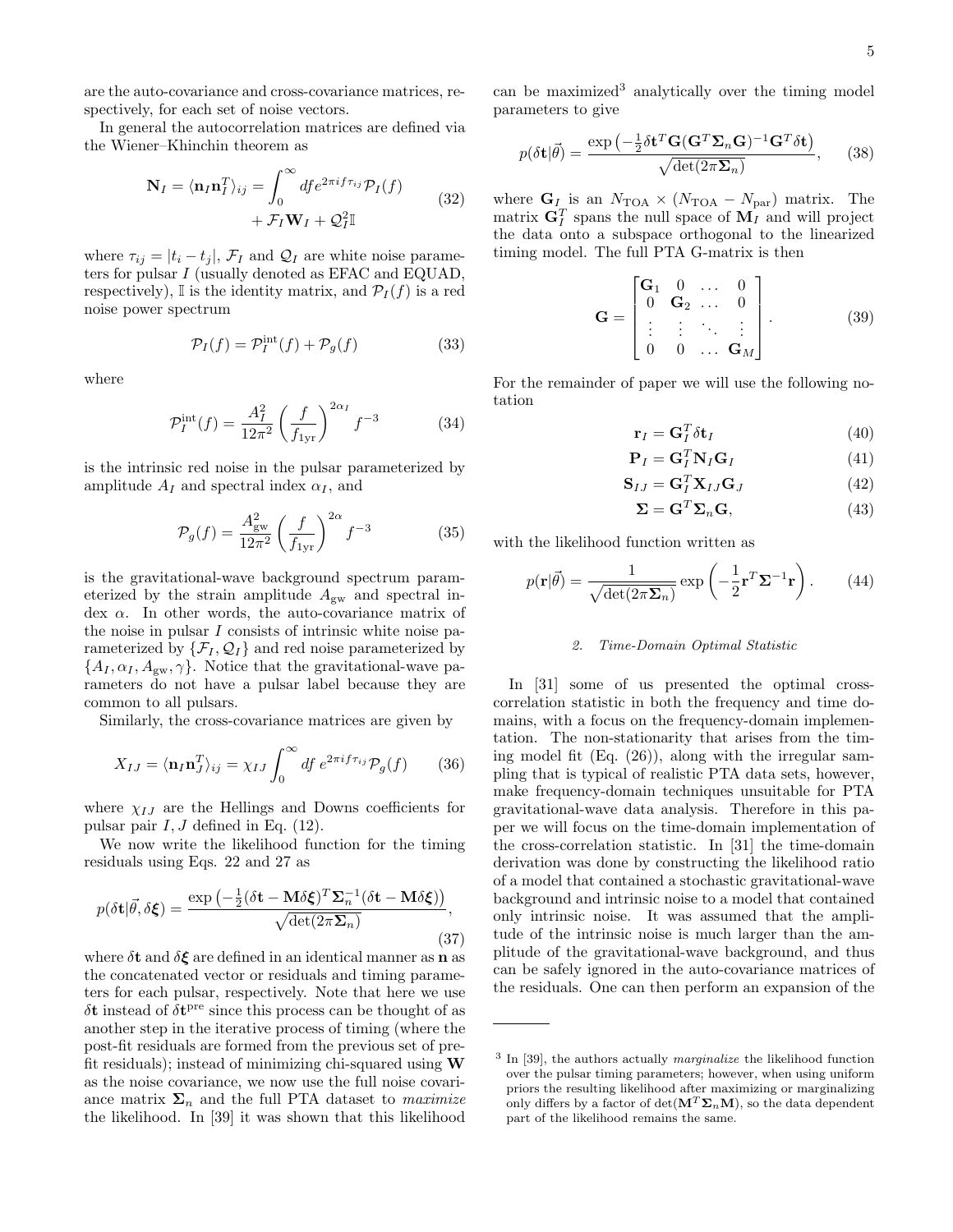log-likelihood ratio in powers of a small order parameter taken to represent the amplitude of the background. This assumption can lead to a significant bias in the recovered amplitude of the gravitational-wave background if the background is sufficiently large.

Fortunately it is possible to carry out a nearly identical derivation that takes into account a potential nonnegligible contribution of the stochastic background to the auto-covariance terms. In [40] it was shown that it is possible to expand the covariance matrix  $\Sigma$  in a Taylor series expansion in the Hellings and Downs coefficients (as opposed to an expansion in the amplitude of the background) to obtain a "first order" likelihood function. The log of this likelihood function can be written as

$$
\ln p(\mathbf{r}|\vec{\theta}) \approx -\frac{1}{2} \bigg[ \sum_{I=1}^{M} \left( \operatorname{tr} \ln \mathbf{P}_{I} + \mathbf{r}_{I}^{T} \mathbf{P}_{I}^{-1} \mathbf{r}_{I} \right) - \sum_{IJ} \mathbf{r}_{I}^{T} \mathbf{P}_{J}^{-1} \mathbf{S}_{IJ} \mathbf{P}_{J}^{-1} \mathbf{r}_{J} \bigg]
$$
(45)

where  $\sum_{IJ} = \sum_{I=1}^{M} \sum_{J < I}^{M}$  is a sum over all *unique* pulsar pairs. Let us now assume that we have done a single pulsar noise analysis [39, 67] on each pulsar so that we know  $P<sub>I</sub>$ , and consider the following log-likelihood ratio

$$
\ln \Lambda = \ln p(\mathbf{r}|\vec{\theta}_{\text{gw}}) - \ln p(\mathbf{r}|\vec{\theta}_{\text{noise}}). \tag{46}
$$

Here  $\theta_{\rm gw}$  are the parameters for a model with a spatially correlated<sup>4</sup> gravitational-wave background component along with uncorrelated red and white noise components, which include the gravitational-wave background present in the pulsar term, ISM noise, radiometer noise, jitter noise, etc. The parameters  $\theta_{\text{noise}}$  are for a model with only *spatially uncorrelated* noise components. We treat the auto-covariance of each pulsar as a known measured quantity of the PTA data after the aforementioned noise analysis has been done. In this case, if we fix the spectral index to, say, the one corresponding to SMBBH backgrounds with a spectral index  $\alpha = -2/3$ , the only free parameter is the amplitude of the gravitational-wave background. Evaluating this log-likelihood ratio we have

$$
\ln \Lambda = \frac{A_{\rm gw}^2}{2} \sum_{IJ} \mathbf{r}_I^T \mathbf{P}_J^{-1} \tilde{\mathbf{S}}_{IJ} \mathbf{P}_J^{-1} \mathbf{r}_J, \tag{47}
$$

where we have used the amplitude-independent crosscorrelation matrix  $\tilde{\mathbf{S}}_{IJ}$  defined by

$$
A_{\rm gw}^2 \tilde{\mathbf{S}}_{IJ} = \langle \mathbf{r}_I \mathbf{r}_J^T \rangle = \mathbf{S}_{IJ}.
$$
 (48)

Notice that all terms that only include the autocovariance matrices are cancelled by the noise model likelihood function. Note also that this expression is nearly identical to Eq. (75) of [31] with the caveat that now we are dealing exclusively with post-fit quantities and have allowed for a non-negligible contribution from the gravitational-wave background in the auto-covariance matrices. From Eq. (47) we define the optimal crosscorrelation statistic for a PTA to be

$$
\hat{A}^2 = \frac{\sum_{IJ} \mathbf{r}_I^T \mathbf{P}_I^{-1} \tilde{\mathbf{S}}_{IJ} \mathbf{P}_J^{-1} \mathbf{r}_J}{\sum_{IJ} \text{tr} \left[ \mathbf{P}_I^{-1} \tilde{\mathbf{S}}_{IJ} \mathbf{P}_J^{-1} \tilde{\mathbf{S}}_{JI} \right]},\tag{49}
$$

where the normalization factor

$$
\mathcal{N} \equiv \left( \sum_{IJ} \text{tr} \left[ \mathbf{P}_I^{-1} \tilde{\mathbf{S}}_{IJ} \mathbf{P}_J^{-1} \tilde{\mathbf{S}}_{JI} \right] \right)^{-1} \tag{50}
$$

is chosen so that on average  $\langle \hat{A}^2 \rangle = A_{\text{gw}}^2$ . This immediately follows from the observation that

$$
\left\langle \sum_{IJ} \mathbf{r}_I^T \mathbf{P}_I^{-1} \tilde{\mathbf{S}}_{IJ} \mathbf{P}_J^{-1} \mathbf{r}_J \right\rangle = \sum_{IJ} \text{tr} \left[ \mathbf{P}_I^{-1} \tilde{\mathbf{S}}_{IJ} \mathbf{P}_J^{-1} \mathbf{S}_{JI} \right]
$$

$$
= A_{\text{gw}}^2 \sum_{IJ} \text{tr} \left[ \mathbf{P}_I^{-1} \tilde{\mathbf{S}}_{IJ} \mathbf{P}_J^{-1} \tilde{\mathbf{S}}_{JI} \right], \tag{51}
$$

where Eq. (48) was used in the second line.

In the absence of a cross-correlated signal (or if the signal is weak) the expectation value of  $\hat{A}^2$  vanishes and its standard deviation is [31]

$$
\sigma_0 = \left(\sum_{IJ} \text{tr}\left[\mathbf{P}_I^{-1} \tilde{\mathbf{S}}_{IJ} \mathbf{P}_J^{-1} \tilde{\mathbf{S}}_{JI}\right]\right)^{-1/2},\qquad(52)
$$

so if in a particular realization we measure a value of the optimal statistic, the signal-to-noise ratio (SNR) for the power in the cross-correlations for that realization is

$$
\hat{\rho} = \frac{\hat{A}^2}{\sigma_0} = \frac{\sum_{IJ} \mathbf{r}_I^T \mathbf{P}_I^{-1} \tilde{\mathbf{S}}_{IJ} \mathbf{P}_J^{-1} \mathbf{r}_J}{\left(\sum_{IJ} \text{tr}\left[\mathbf{P}_I^{-1} \tilde{\mathbf{S}}_{IJ} \mathbf{P}_J^{-1} \tilde{\mathbf{S}}_{JI}\right]\right)^{1/2}}.
$$
(53)

with an expectation value over all realizations of

$$
\langle \rho \rangle = A_{\rm gw}^2 \left( \sum_{IJ} \text{tr} \left[ \mathbf{P}_I^{-1} \tilde{\mathbf{S}}_{IJ} \mathbf{P}_J^{-1} \tilde{\mathbf{S}}_{JI} \right] \right)^{1/2} . \tag{54}
$$

Note that this definition of the SNR measures the confidence (in standard deviations) with which we can reject the null hypothesis that there are no spatially correlated signals in our data. To clarify this a bit further we outline a standard frequentist hypothesis detection procedure:

- 1. Measure the optimal statistic value,  $\hat{A}^2$  of Eq. (49), for our data set.
- 2. Compute the probability  $p(\hat{A}^2 > \hat{A}^2_{\text{thresh}} | A_{\text{gw}} = 0)$ , that is, the probability that our measurement of the optimal statistic,  $\hat{A}^2$ , is greater than some threshold value of the statistic,  $\hat{A}^2_{\rm thresh}$ , assuming that the null hypothesis,  $A_{\text{gw}} = 0$ , is true.

<sup>4</sup> By spatially correlated we mean that the correlation is parameterized by the Hellings and Downs curve.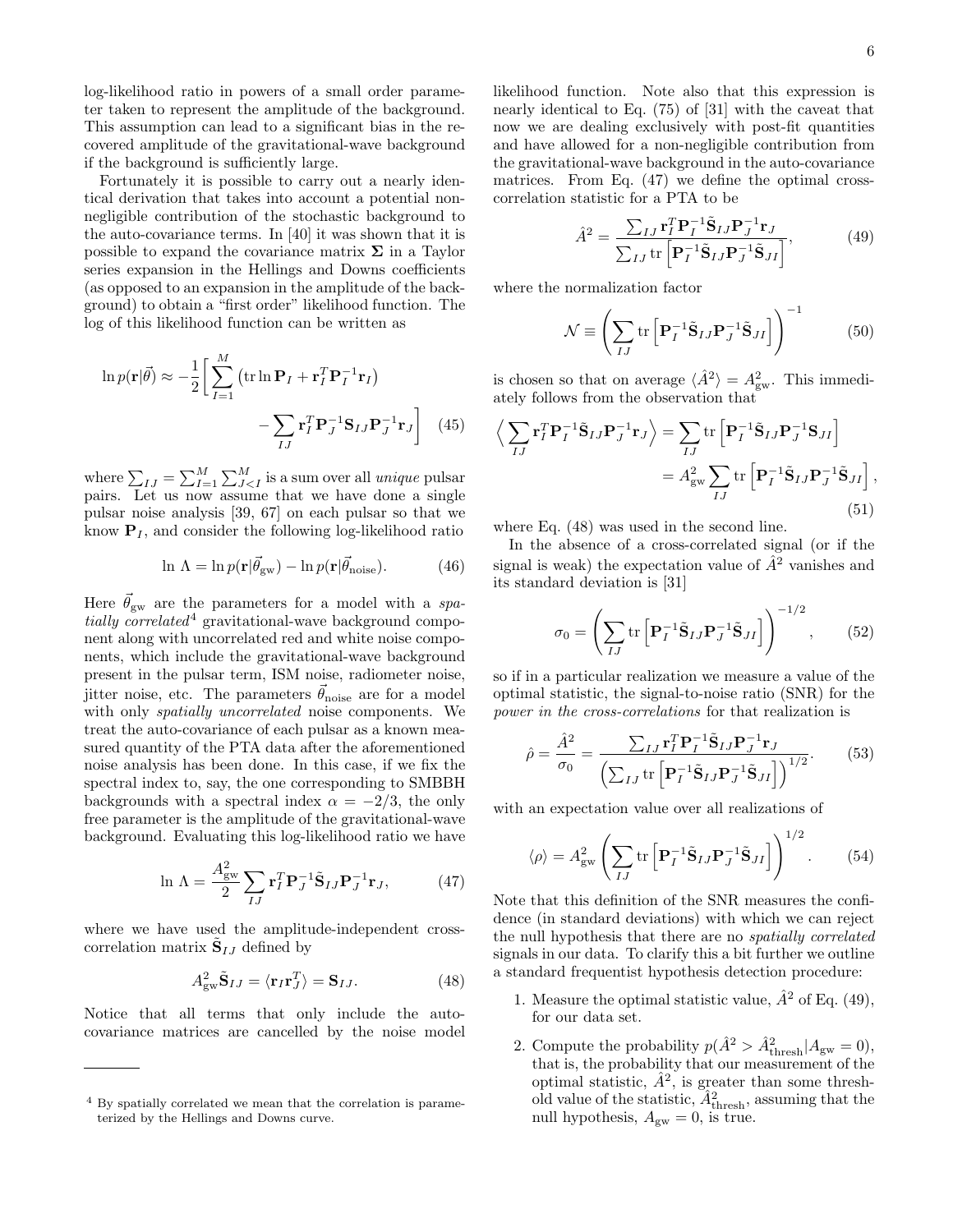3. If the aforementioned probability (sometimes called the p-value) is less than some value (this value is set to be a tolerable yet problem specific false-alarm probability (FAP)) then a detection is claimed.

Typically  $\hat{A}^2_{\text{thresh}}$  is given by

$$
\alpha = \int_{-\infty}^{\hat{A}_{\text{thresh}}^2} d\hat{A}^2 p(\hat{A}^2 | A_{\text{gw}} = 0), \tag{55}
$$

where  $\alpha = 1 - FAP$  and  $p(A^2|A_{\rm gw} = 0)$  is the probability distribution function of the optimal statistic given the null hypothesis. To a sufficiently good approximation,  $p(\hat{A}^2|A_{\rm gw}=0)$  can be described by a Gaussian distribution with zero mean and variance given by  $\sigma_0^2$ (Eq. (52)), thus the probability  $p(\hat{A}^2 > \hat{A}^2_{\rm thresh}|A_{\rm gw}=0)$ can be expressed in terms of standard deviations away from the mean. For example, if the  $\hat{A}^2$  that we measure is 3 standard deviations (i.e 3-sigma) away from the mean (0 in this case) then this corresponds to a FAP of ∼0.003 meaning that we can rule out the null hypothesis with  $\sim 99.7\%$  confidence. Returning to Eq. (53) we see that the typical frequentist detection procedure mentioned above is contained in this definition of SNR. If we measure an SNR of 3, this carries the same meaning as the FAP above.

Figure 2 shows a histogram of the optimal statistic Eq. (49) in  $10^4$  simulations for PTA observations of  $M =$ 36 pulsars, with root-mean-squares (RMSs)  $\sigma = 100$  ns, for an observational time  $T = 5$  years, and a cadence  $c = 20 \text{ yr}^{-1}$ . The black line shows the distribution of the statistic in the absence of a signal, and the gray curve shows the distribution in the presence of a signal with amplitude  $A_{\rm gw} = 10^{-14}$  (using the methods described below in Section IV). The standard deviation of the distribution in the absence of a signal is  $\sigma_0 = 1.08 \times 10^{-29}$ . As shown in the figure, in the absence of a signal the distribution is not quite Gaussian, but using the true cumulative distribution of the simulations and the  $3-\sigma$ Gaussian distribution threshold gives a FAP of  $\sim 0.006$ .

The optimal statistic in Eq. (49) has also been used to analyze the data sets produced for the International PTA Mock Data Challenge. In this challenge, the optimal statistic was used to produce amplitude estimates for three closed data sets. These amplitudes were then compared to those from a first-order likelihood method (described in [40]). The amplitudes recovered using the optimal statistic were consistent with the first-order likelihood methods at the 95% level or better. Readers are encouraged to consult [68] for more details regarding the Mock Data Challenge and the results obtained using the optimal statistic.

#### IV. SIMULATED SIGNALS

In this section we describe a software injection procedure that can be used to produce simulated stochastic



FIG. 2: Histogram of the optimal statistic Eq.  $(49)$  in  $10<sup>4</sup>$ simulations for a PTA consisting of  $M = 36$  pulsars, all with RMSs  $\sigma = 100$  ns, an observational time  $T = 5$  years, and a cadence  $c = 20 \text{ yr}^{-1}$ . We show the distribution of the statistic in the absence of a signal (black line), and the the distribution in the presence of a signal with amplitude  $A_{\text{gw}} =$  $10^{-14}$  (gray line). The standard deviation of the distribution in the absence of a signal is  $\sigma_0 = 1.08 \times 10^{-29}$ .

background signals in PTA data. As we have shown, if a stochastic gravitational-wave background is present, the cross-correlation of timing residuals is given by

$$
\langle \tilde{r}_I^*(f)\tilde{r}_J(f')\rangle = \frac{H_0^2}{16\pi^4} \delta(f - f')|f|^{-5} \Omega_{\text{gw}}(f)\chi_{IJ}.\tag{56}
$$

In the frequency domain it is possible to express the timing residuals as

$$
r_I(f) = c(f) \sum_J H_{IJ} w_J(f), \qquad (57)
$$

where  $w_I(f) = x_I(f) + iy_I(f)$  is a complex zero-mean white noise process,  $c(f)$  is a real function that contains information about the spectral index and amplitude of the gravitational-wave spectrum (but does not depend on the pulsar pair), and  $H_{IJ}$  is a matrix that linearly combines the timing residuals in such a way as to simulate the expected spatial correlations in the signal, i.e. the Hellings and Downs coefficients.

If the processes  $x_I$  and  $y_I$  are zero-mean unit-variance processes  $w_I(f)$  satisfies

$$
\langle w_I^*(f)w_J(f')\rangle = \frac{2}{T}\delta(f - f')\delta_{IJ},\tag{58}
$$

where  $T$  is the length of observations, and we can use Eq. (56) to find  $c(f)$  and  $H_{IJ}$ . Taking the ensemble average of Eq. (57) it is easy to show that

$$
\langle \tilde{r}_I^*(f)\tilde{r}_J(f')\rangle = \frac{2}{T}c(f)c(f')H_{IJ}H_{JI}\delta(f-f'),\quad(59)
$$

which implies that

$$
c^{2}(f)H_{IJ}H_{JI} = \frac{TH_{0}^{2}}{32\pi^{4}}|f|^{-5}\Omega_{\text{gw}}(f)\chi_{IJ}.
$$
 (60)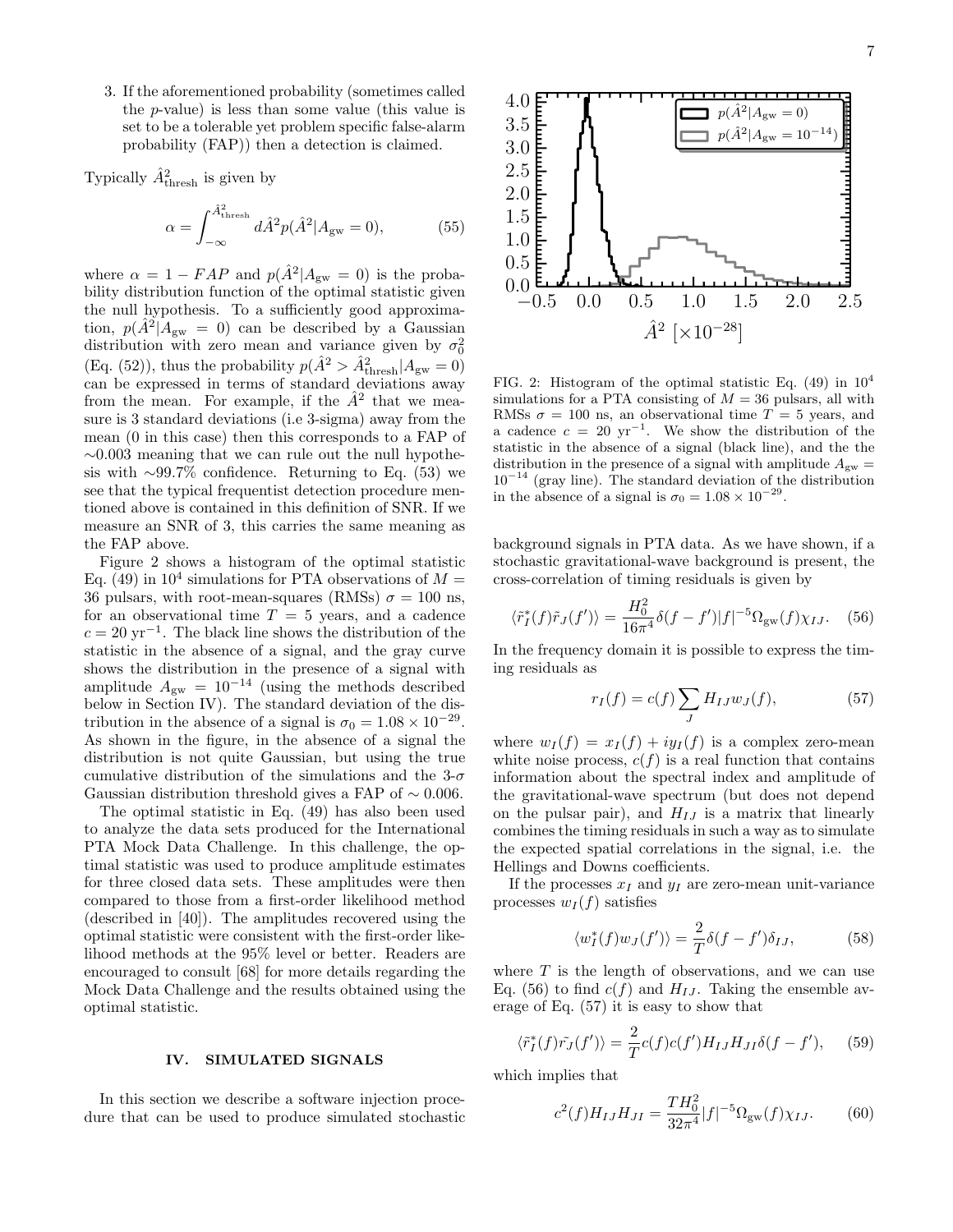In matrix notation the equation above can be written as

$$
c^{2}(f)\mathbf{H}\mathbf{H}^{\mathbf{T}} = \frac{TH_{0}^{2}}{32\pi^{4}}|f|^{-5}\Omega_{\text{gw}}(f)\chi.
$$
 (61)

Relating the functions of frequency on either side of Eq. (61), we readily identify the function  $c(f)$  to be

$$
c(f) = \left[\frac{TH_0^2}{32\pi^4} \Omega_{\rm gw}(f)|f|^{-5}\right]^{1/2},\tag{62}
$$

along with a condition for the matrix  $H$ ,

$$
\mathbf{HH}^{\mathbf{T}} = \chi \tag{63}
$$

which allows us to determine H given  $\chi$  via a Cholesky decomposition.

To construct simulated timing residuals one can: (1) start with M random complex frequency series  $w_I(f)$ , where  $M$  is the number of pulsars, (2) multiply these by  $c(f)$ , (3) find the Hellings and Downs coefficients for all pulsar pairs and construct the matrix  $\chi$ , (4) perform a Cholesky decomposition of  $\chi$  to find H, and (5) linearly combine the frequency series via Eq. (57) to find  $r_I(f)$ for each pulsar. Finally, after inverse Fourier transforming the gravitational-wave residuals, they can be added to real or simulated TOA data that contains additional uncorrelated white and red noise components.

#### V. SCALING LAWS FOR THE OPTIMAL CROSS-CORRELATION STATISTIC

In [62] the authors considered a simple scenario where pulsar timing residuals have just two noise components, a gravitational-wave red noise piece and a white-noise piece, which are the same for all pulsars in the PTA, namely

$$
\mathcal{P}_I(f) = \mathcal{P}_g(f) + 2\sigma^2 \Delta t = bf^{-\gamma} + 2\sigma^2 \Delta t. \tag{64}
$$

Here all the frequency independent constants in Eq. (35) have been absorbed into the amplitude b, the index  $\gamma =$  $3 - 2\alpha$  (recall that we are using one-sided power spectra in this paper, in contrast to [62]), and the white noise RMS is denoted by  $\sigma$ .

In [62] it was shown that the SNR of the optimal crosscorrelation scales in three different ways depending on the relative sizes of the gravitational-wave and white-noise components. Specifically the authors found scaling laws for the SNR in

- (i) a weak signal regime where the white noise component of Eq. (64) is larger than the gravitational wave piece  $(2\sigma_I^2 \Delta t \gg bf^{-\gamma}$  at all relevant frequencies),
- (ii) the opposite strong signal limit, where  $2\sigma_I^2 \Delta t \ll$  $bf^{-\gamma}$  at all relevant frequencies, which turns out to be irrelevant for pulsar timing experiments, and,

(iii) an intermediate regime between the two cases where the gravitational wave power spectrum dominates at low frequencies, and the white noise dominates at high frequencies.

Additionally, they found that the latter regime is likely already relevant to current pulsar timing experiments. In this section we will review the scaling laws for the optimal statistic, and introduce an improved derivation of the scaling law for the intermediate regime.

To derive the scaling laws we begin with the expression for the expected SNR of the cross-correlation statistic,

$$
\langle \rho \rangle = A_{\text{gw}}^2 \left( \sum_{IJ} \text{tr} \left[ \mathbf{P}_I^{-1} \tilde{\mathbf{S}}_{IJ} \mathbf{P}_J^{-1} \tilde{\mathbf{S}}_{JI} \right] \right)^{1/2}, \qquad (65)
$$

which can be written in the frequency domain as [31]

$$
\langle \rho \rangle = \left( 2T \sum_{IJ} \chi_{IJ}^2 \int_{f_L}^{f_H} df \, \frac{\mathcal{P}_g^2(f)}{\mathcal{P}_I(f)\mathcal{P}_J(f)} \right)^{1/2} . \tag{66}
$$

Since we are assuming that all pulsars have the same noise characteristics we can write

$$
\langle \rho \rangle = \left( \sum_{IJ} \chi_{IJ}^2 \right)^{1/2} \left( 2T \int_{f_L}^{f_H} df \, \frac{b^2 f^{-2\gamma}}{\left( bf^{-\gamma} + 2\sigma^2 \Delta t \right)^2} \right)^{1/2}.
$$
\n
$$
(67)
$$

In the weak signal regime, where  $2\sigma_I^2 \Delta t \gg b f^{-\gamma}$  for all frequencies of interest, i.e.,  $f \in [f_L, f_H]$ , the SNR is well approximated by

$$
\langle \rho \rangle \approx \left( \sum_{IJ} \chi_{IJ}^2 \right)^{1/2} \frac{bcT^{\gamma}}{2\sigma^2 \sqrt{\gamma - 1/2}},\tag{68}
$$

where  $c = 1/\Delta t$  is the cadence.

In the intermediate regime we cannot use this approximation because at low frequencies the power in the gravitational-wave backround is larger than the white noise level. Note that this happens when  $bT^{\gamma} > 2\sigma^2 \Delta t$ , and the condition on the white noise RMS is

$$
\sigma < \frac{A}{\pi f_{\text{1yr}}^{\alpha}} \sqrt{\frac{cT^{\gamma}}{24}}.\tag{69}
$$

For pulsar timing experiment durations of  $T = 5$  yr, cadence of  $c = 20 \text{ yr}^{-1}$ , for a background with amplitude  $A = 10^{-15}$ , and a spectral index like the one we expect for the SMBBH background ( $\gamma = 13/3$ ), the pulsar timing array is in the weak signal limit only if the pulsars have white noise RMSs greater than about 300 ns. There are already a handful of pulsars that are currently timed with better precisions than that (see, for example, [37]).

In this case the integral in Eq. (67) must evaluated generally. To do this, we write the integral as

$$
\int_{f_L}^{f_H} df F(f) = \int_0^{f_H} df F(f) - \int_0^{f_L} df F(f) \qquad (70)
$$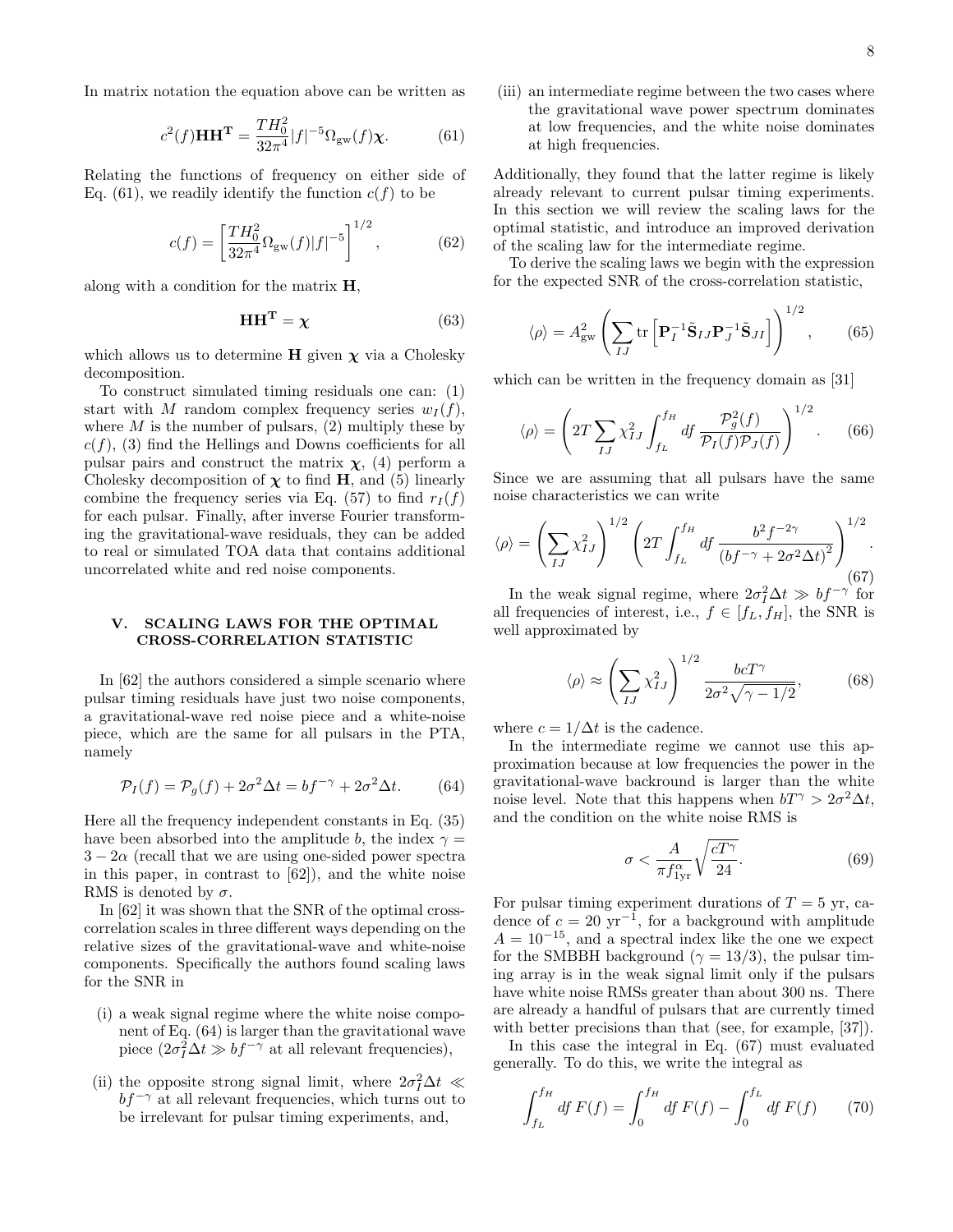where for convenience we have written

$$
F(f) = \frac{bf^{-2\gamma}}{\left(bf^{-\gamma} + 2\sigma^2 \Delta t\right)^2}.\tag{71}
$$

The integrals on the right hand side of Eq. (70) have analytic solutions in terms of of ordinary hypergeometric functions. To proceed, we evaluate the integral of  $F(f)$ over a generic interval  $[0, f_*]$  which yields

$$
\int_0^{f_*} dfF(f) = \frac{f_*}{\gamma} \left[ \frac{1}{1 + \frac{2\sigma^2 \Delta t}{bf_*^{-\gamma}}} + (\gamma - 1) G\left(\frac{-2\sigma^2 \Delta t}{bf_*^{-\gamma}}\right) \right],
$$
\n(72)

where  $G(x) = {}_{2}F_{1}(1, \gamma^{-1}, 1 + \gamma^{-1}, x)$ . We can probe this solution in the context of Eq. (70) by replacing  $f_*$ with  $f_H$  or  $f_L$ .

For the second integral on the right hand side of Eq. (70) where  $f_* = f_L = 1/T$ , we have  $(2\sigma^2\Delta t)/(b f_L^{-\gamma}) \ll 1$  and the hypergeometric function can be approximated to be unity

$$
{}_2F_1\left(1, \gamma^{-1}, 1+\gamma^{-1}, \frac{-2\sigma^2\Delta t}{b f_L^{-\gamma}}\right)\approx 1.
$$

This simplifies Eq. (72) greatly, and the integral is easily evaluated as

$$
\int_0^{f_L} df F(f) \approx \frac{1}{T}.
$$
\n(73)

To evaluate the first integral in Eq. (70), we consider the case when  $f_* = f_H$  in Eq. (72). In this case, since  $(2\sigma^2\Delta t)/(bf_H^{-\gamma}) \gg 1$ , the integral can be approximated as

$$
\int_0^{f_H} df F(f) \approx \frac{f_H}{\gamma} \left[ \frac{b f_H^{-\gamma}}{2\sigma^2 \Delta t} + (\gamma - 1) G \left( \frac{-2\sigma^2 \Delta t}{b f_H^{-\gamma}} \right) \right],
$$
\n(74)

We can then use standard identities relating the hypergeometric function to inverses of their arguments (see, for example, Eq. (15.8.2) in [68]). Using these identities along with with Euler's reflection formula we obtain

$$
\int_{0}^{f_{H}} df F(f) \approx \frac{f_{H}}{\gamma} \left\{ \frac{b f_{H}^{-\gamma}}{2\sigma^{2} \Delta t} + (\gamma - 1) \Gamma(\gamma^{-1} - 1) \Gamma(2 - \gamma^{-1}) \Gamma(1 + \gamma^{-1}) \right\}
$$
  
 
$$
\times \left[ \frac{b f_{H}^{-\gamma}}{2\sigma^{2} \Delta t} \frac{\Gamma(2 - \gamma^{-1})^{-1}}{\Gamma(\gamma^{-1})^{2}} 2F_{1} \left( 1, 1 - \gamma^{-1}, 2 - \gamma^{-1}; \frac{-b f_{H}^{-\gamma}}{2\sigma^{2} \Delta t} \right) - \frac{1}{\Gamma(\gamma^{-1})} \left( \frac{b f_{H}^{-\gamma}}{2\sigma^{2} \Delta t} \right)^{1/\gamma} 2F_{1} \left( \gamma^{-1}, 0, \gamma^{-1}; \frac{-b f_{H}^{-\gamma}}{2\sigma^{2} \Delta t} \right) \right\}.
$$
  
(75)

Since  $bf_{H}^{-\gamma}/2\sigma^2\Delta t \ll 1$  both hypergeometric functions can be well approximated by unity. Additionally, since  $bf_{H}^{-\gamma}/2\sigma^2\Delta t \ll (bf_{H}^{-\gamma}/2\sigma^2\Delta t)^{1/\gamma}$  for  $\gamma > 1$ , the last term in Eq. (75) dominates and the expression can be simplified to

$$
\int_0^{f_H} df F(f) \approx \kappa(\gamma) \left(\frac{b}{2\sigma^2 \Delta t}\right)^{1/\gamma} \tag{76}
$$

with

$$
\kappa(\gamma) = \frac{(1-\gamma)\Gamma(\gamma^{-1}-1)\Gamma(2-\gamma^{-1})\Gamma(1+\gamma^{-1})}{\gamma\Gamma(\gamma^{-1})}.
$$
 (77)

Putting the results of Eq. (73) and Eq. (76) together, we arrive at the solution to the original problem posed in Eq. (70):

$$
\int_{f_L}^{f_H} df F(f) \approx \kappa(\gamma) \left(\frac{b}{2\sigma^2 \Delta t}\right)^{(1/\gamma)} - \frac{1}{T}.
$$
 (78)

In terms of the cadence  $c = 1/\Delta t$  the average value of the SNR is therefore given by

$$
\langle \rho \rangle \approx \left( \sum_{IJ} \chi_{IJ}^2 \right)^{1/2} \left[ 2T \left( \kappa(\gamma) \left( \frac{bc}{2\sigma^2} \right)^{(1/\gamma)} - \frac{1}{T} \right) \right]^{1/2} . \tag{79}
$$

At late times,

$$
\langle \rho \rangle \approx \left( \sum_{IJ} \chi_{IJ}^2 \right)^{1/2} \left[ 2T \kappa(\gamma) \left( \frac{bc}{2\sigma^2} \right)^{(1/\gamma)} \right]^{1/2}
$$
  
 
$$
\propto M \left( \frac{c A_{\rm gw}^2}{2\sigma^2} \right)^{1/(2\gamma)} T^{1/2}.
$$
 (80)

In [62] the authors approximated the integral in a less accurate (albeit more pedagogical) way: they found the frequency  $f_r = (bc/2\sigma^2)^{1/\gamma}$  at which the gravitational wave red noise equals the white noise, and assumed the integral was gravitational wave dominated at frequencies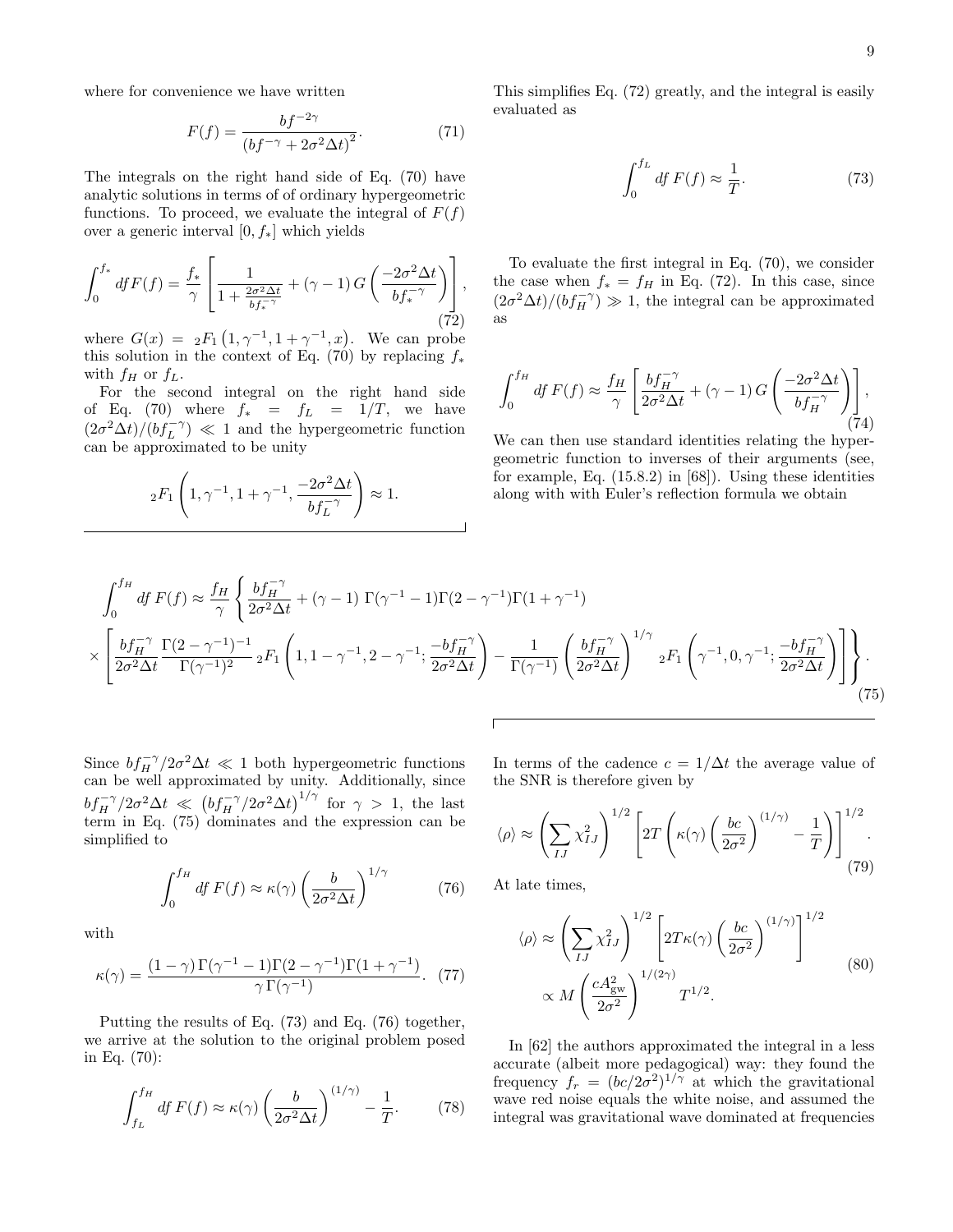

FIG. 3: Average SNR versus time in years for PTA with 20 pulsars timed with a presicion of  $\sigma = 50$  ns and a gravitational-wave background produced by SMBBHs ( $\gamma$  = 13/3) with an amplitude  $A_{\text{gw}} = 10^{-15}$ . The gray curve shows the SNR computed numerically using Eq. (65). The dotted curve shows SNR in the weak-signal limit, Eq. (68). The dashed-dot curve shows the SNR in the intermediate regime at late times, Eq. (80). The dashed curve shows the SNR calculated using Eq. (79).

lower than  $f_r$ , and white noise dominated at frequencies higher than  $f_r$ . The integrals then become trivial. The result is the same as Eq. (79), but with a different value of the coefficient  $\kappa$  which was found to be  $\kappa' = 2\gamma/(2\gamma - 1)$ . In the approximation the integrand for the SNR is always over-estimated and the value of  $\kappa'$  is larger than what we have calculated for  $\kappa$  in this paper.

Figure 3 shows the average SNR versus time in years for PTA with 20 pulsars timed with a presicion of  $\sigma =$ 50 ns and a gravitational-wave background produced by SMBBHs ( $\gamma = 13/3$ ) with an amplitude  $A_{\rm gw} = 10^{-15}$ . The gray curve shows the SNR computed numerically in the time domain using Eq. (65). For the timing model we have subtracted out a quadratic—i.e., we have fitted out a quadratic with the R projection matrices in the time domain. The dotted curve shows the average SNR as computed in the weak-signal limit using Eq. (68). The dashed-dot curve shows the SNR in the intermediate regime at late times as calculated using Eq. (80). Finally, the dashed curve shows the SNR calculated using Eq. (79). At very early times the approximation is not valid: the first term in the square root is smaller than  $1/T$  so the SNR is imaginary. At later times the predicted SNR is in excellent agreement with the time-domain numerical calculation. Note the remarkable accuracy with which the low frequency cutoff  $f_L = 1/T$  approximates the effect of quadratic subtraction.

#### VI. SUMMARY

In this paper, we have presented a time-domain implementation of the optimal cross-correlation statistic for stochastic gravitational-wave background searches using PTA data, originally presented in [31]. The derivation and implementation described here extends that of [31] by taking the timing model into account in a natural and statistically well-motivated way by including the linear timing model directly into the likelihood function, allowing for analytic maximization of the timing model parameters. The time-domain implementation also allows one to fully model the noise and naturally deal with nonstationarities and irregular sampling of the data, which cannot be modeled in the frequency domain.

An alternative approach for analyzing PTA data for stochastic gravitational-wave backgrounds is to use Bayesian inference, as described in [33, 35, 40, 69, 70]. In the Bayesian approach, one constructs the posterior probability distributions for the noise and gravitationalwave signal parameters via Bayes' theorem by specifying the likelihood function for the data given a set of model gravitational-wave and noise parameters and a prior distribution on the model parameters. By marginalizing over the model parameters, one also constructs the Bayesian evidence for various models, which allow for the construction of Bayes factors (ratio of Bayesian evidence) to determine which model is favored by the data.

While we believe that a Bayesian approach to the detection problem for stochastic backgrounds is preferred and indeed recommended, the frequentist crosscorrelation statistic presented here has several advantages over the Bayesian approach. Firstly, the optimal statistic approach is computationally inexpensive as it involves only a single function call (given a set of modeled noise parameters), while the Bayesian method must explore a very large dimensional space leading to millions of likelihood evaluations. For current data sets, the optimal statistic can be evaluated in seconds while the full Bayesian approach can take weeks to run on a super computer.

Furthermore, the SNR as defined in this work is a good approximation to the Bayes factor comparing a model for a correlated gravitational-wave background to a model for an uncorrelated intrinsic red noise source. Thus the computationally inexpensive optimal statistic has proven invaluable in large scale simulations and projections of detector sensitivity as it allows us to test many different signal models and pulsar observation scenarios with relative ease, while full Bayesian simulations on this scale are unfeasible. In addition, the relationship between the the optimal statistic SNR and the Bayes factors affords an analytically tractable environment from which to construct various scaling relations as shown in Figure 3.

The optimal statistic does have two major drawbacks that make it less desirable as a production-level detection statistic compared to the Bayes factor. Firstly, the point estimate of the amplitude of the gravitational-wave back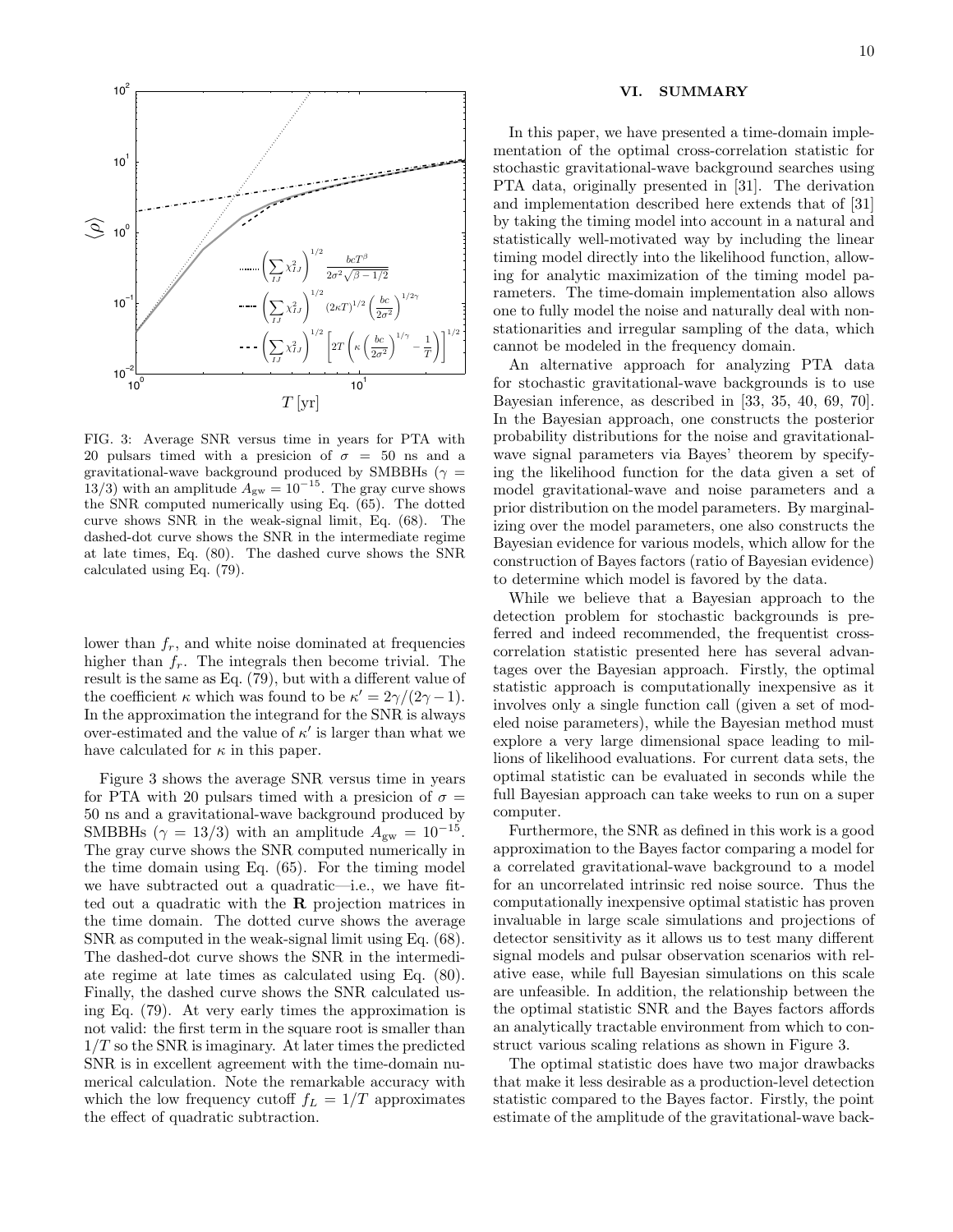ground depends on our ability to accurately model the total autocorrelated power for each pulsar. Typically this is done by modeling the noise for each pulsar independently and then including the maximum likelihood values in the auto-covariance matrices of the optimal statistic. If the signal is loud and the data does not contain any intrinsic red noise then this method is fairly robust and does not significantly bias results. However, if the signal is weak or there is other intrinsic red noise then this method will lead to biases. In low SNR scenarios the red noise due to the stochastic background may not be large enough to detect in an individual pulsar and will thus not enter the auto-covariance matrices used in the optimal statistic. This will lead to an inconsistency in the optimal statistic where it will still be able to detect cross-correlated power, but the point estimate of the amplitude will be biased low because the auto-covariance terms (from our single pulsar noise analysis) indicate that the red noise is very weak.

This problem does not arise in Bayesian analyses because the intrinsic pulsar noise and the stochastic background parameters are modeled simultaneously. This problem could be ameliorated by performing the initial noise modeling over all pulsars simultaneously and including a correlated gravitational-wave background component. These noise estimates (which will include a common gravitational-wave background term in the autocovariance) could then be input to the optimal statistic.

Despite these drawbacks, the optimal cross-correlation statistic serves as a proxy for a full Bayesian search when performing computationally-intensive simulations and will also serve as a very useful cross-check when making detection statements on future PTA data.

#### Acknowledgments

We thank Eanna Flanagan for pointing out a sign error in [31], which has been corrected here. We also thank Chris Pankow and Madeline Wade for many useful comments and suggestions. We extend our gratitude to the members of the NANOGrav Data Analysis Working Group. The work of SJC, XS, and JAE was partially funded by the NSF through CAREER award number 0955929, PIRE award number 0968126, award number 0970074, and the Wisconsin Space Grant Consortium. JAE acknowledges support by NASA through Einstein Fellowship grant PF4-150120. JDR would like to acknowledge support from NSF awards HRD-0734800, HRD-1242090 and PHY-1205585.

#### Appendix A: Relation to Demorest et al. Cross-Correlation Statistic

Here we show that the optimal statistic, although derived in a different manner, is identical to the crosscorrelation statistic presented in [37]. In the notation used in this work, the cross-correlation coefficients can be written as

$$
\rho_{IJ} = \frac{\mathbf{r}_I^T \mathbf{P}_I^{-1} \hat{\mathbf{S}}_{IJ} \mathbf{P}_J^{-1} \mathbf{r}_J}{\text{tr}\left[\mathbf{P}_I^{-1} \hat{\mathbf{S}}_{IJ} \mathbf{P}_J^{-1} \hat{\mathbf{S}}_{JI}\right]},\tag{A1}
$$

where  $\hat{\mathbf{S}}_{IJ}$  is defined so that  $A_{\text{gw}}^2 \chi_{IJ} \hat{\mathbf{S}}_{IJ} = \mathbf{S}_{IJ}$ . The uncertainty on the correlation coefficients is

$$
\sigma_{IJ} = \left( \text{tr} \left[ \mathbf{P}_I^{-1} \hat{\mathbf{S}}_{IJ} \mathbf{P}_J^{-1} \hat{\mathbf{S}}_{JI} \right] \right)^{-1/2} . \tag{A2}
$$

With these expressions we now have an estimate of the cross-correlation coefficients along with their uncertainty for each pulsar pair. Notice that only the spectral shape of the gravitational wave background is assumed. To determine an estimate of the gravitational wave background amplitude, the following chi-squared is minimized

$$
\chi^2 = \sum_{IJ} \left( \frac{\rho_{IJ} - A_{\rm gw}^2 \chi_{IJ}^2}{\sigma_{IJ}} \right)^2.
$$
 (A3)

The resulting best fit gravitational wave amplitude is

$$
\hat{A}_{\rm gw}^2 = \sum_{IJ} \frac{\rho_{IJ} \chi_{IJ}}{\sigma_{IJ}^2} / \sum_{IJ} \frac{\chi_{IJ}^2}{\sigma_{IJ}^2},
$$
 (A4)

with variance

$$
\sigma^2 = \left(\sum_{IJ} \frac{\chi_{IJ}^2}{\sigma_{IJ}^2}\right)^{-1}.\tag{A5}
$$

By using Eqs. A1 and A2 and by noting that  $\chi_{IJ}\hat{\mathbf{S}}_{IJ} =$  $\tilde{\mathbf{S}}_{IJ}$ , we obtain

$$
\hat{A}_{\text{gw}}^2 = \frac{\sum_{IJ} \mathbf{r}_I^T \mathbf{P}_I^{-1} \tilde{\mathbf{S}}_{IJ} \mathbf{P}_J^{-1} \mathbf{r}_J}{\sum_{IJ} \text{tr} \left[ \mathbf{P}_I^{-1} \tilde{\mathbf{S}}_{IJ} \mathbf{P}_J^{-1} \tilde{\mathbf{S}}_{JI} \right]},\tag{A6}
$$

which is identical to Eq. (49).

- [1] G. Hobbs et al., Classical and Quantum Gravity 27, 084013 (2010), 0911.5206.
- [2] R. A. Hulse and J. H. Taylor, Astrophys. J. Lett. 195, L51 (1975).
- [3] M. V. Sazhin, Soviet Astron. 22, 36 (1978).
- [4] S. Detweiler, Astrophys. J. **234**, 1100 (1979).
- [5] A. H. Jaffe and D. C. Backer, Astrophys. J. 583, 616 (2003), arXiv:astro-ph/0210148.
- [6] A. Sesana, A. Vecchio, and C. N. Colacino, Mon. Not. R. Astron. Soc. 390, 192 (2008), 0804.4476.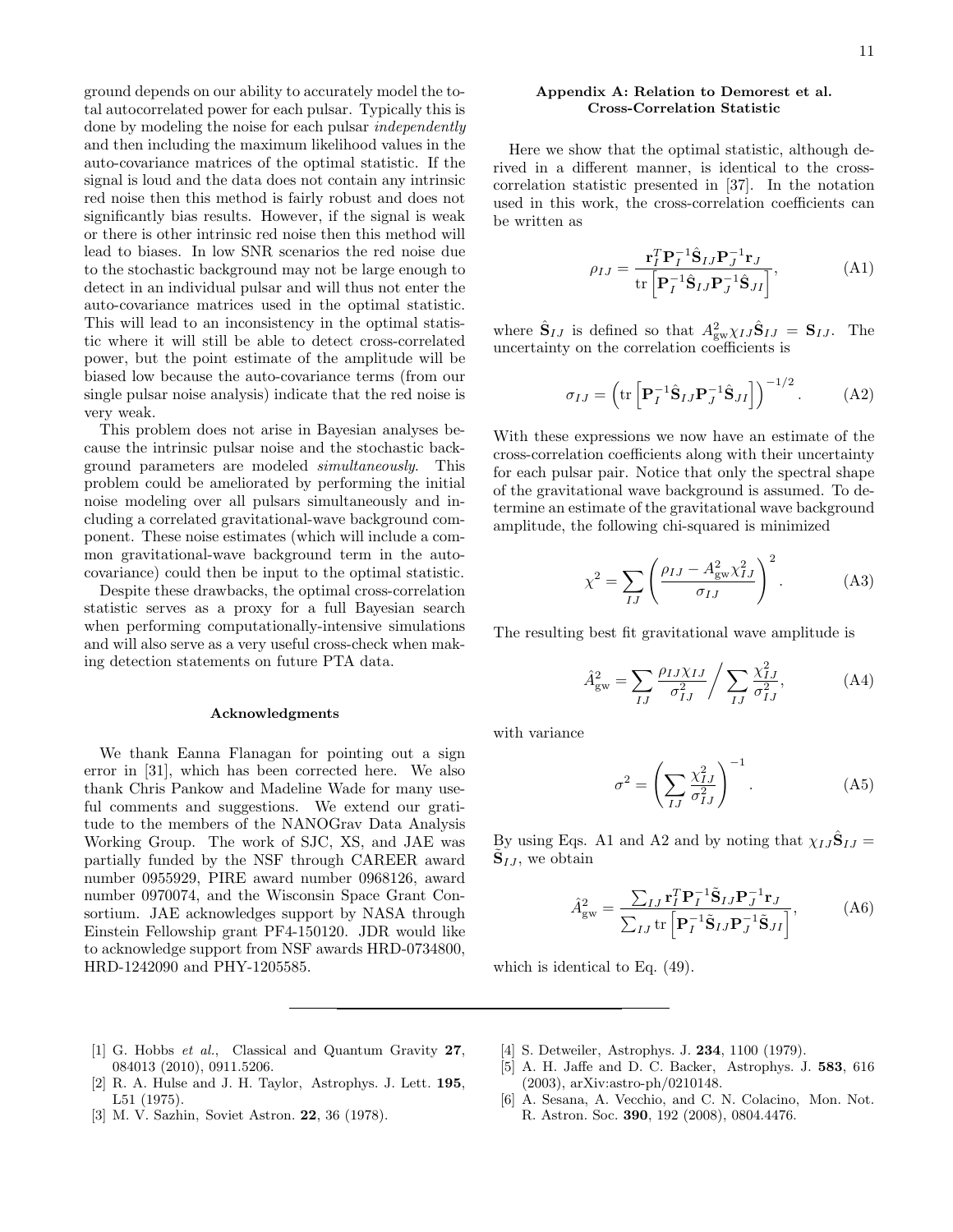- [8] A. N. Lommen and D. C. Backer, Astrophys. J. 562, 297 (2001), arXiv:astro-ph/0107470.
- [9] J. S. B. Wyithe and A. Loeb, Astrophys. J. 590, 691 (2003), arXiv:astro-ph/0211556.
- [10] M. Volonteri, F. Haardt, and P. Madau, Astrophys. J. 582, 559 (2003), arXiv:astro-ph/0207276.
- [11] M. Enoki, K. T. Inoue, M. Nagashima, and N. Sugiyama, Astrophys. J. 615, 19 (2004), arXiv:astro-ph/0404389.
- [12] A. Sesana, arXiv:1211.5375 [astro-ph.CO] (2012).
- [13] S. T. McWilliams, J. P. Ostriker, and F. Pretorius, arXiv:1211.4590 [astro-ph.CO] (2012).
- [14] A. Sesana and A. Vecchio, Phys. Rev. D 81, 104008 (2010), 1003.0677.
- [15] C. Roedig and A. Sesana, arXiv:1111.3742 [astro-ph.CO] (2011).
- [16] V. Ravi et al., arXiv: 1210.3854 [astro-ph.CO] (2012).
- [17] C. M. F. Mingarelli, K. Grover, T. Sidery, R. J. E. Smith, and A. Vecchio, Phys. Rev. Lett. 109, 081104 (2012), 1207.5645.
- [18] R. van Haasteren and Y. Levin, Mon. Not. R. Astron. Soc. 401, 2372 (2010), 0909.0954.
- [19] J. Cordes and F. Jenet, Astrophys. J. 752, 54 (2012).
- [20] S. Olmez, V. Mandic, and X. Siemens, Phys. Rev. D 81, 104028 (2010), 1004.0890.
- [21] L. Sousa and P. P. Avelino, Phys. Rev. D 88, 023516 (2013), 1304.2445.
- [22] K. Miyamoto and K. Nakayama, Journal of Cosmology and Astroparticle Physics 7, 12 (2013), 1212.6687.
- [23] S. Kuroyanagi, K. Miyamoto, T. Sekiguchi, K. Takahashi, and J. Silk, Phys. Rev. D 87, 023522 (2013), 1210.2829.
- [24] C. Caprini, R. Durrer, and X. Siemens, Phys. Rev. D 82, 063511 (2010), 1007.1218.
- [25] A. A. Starobinsky, JETP Lett. 30, 682 (1979).
- [26] W. Zhao, Y. Zhang, X.-P. You, and Z.-H. Zhu, Phys. Rev. D 87, 124012 (2013), 1303.6718.
- [27] D. R. Stinebring, M. F. Ryba, J. H. Taylor, and R. W. Romani, Phys. Rev. Lett. 65, 285 (1990).
- [28] A. N. Lommen, New Limits on Gravitational Radiation using Pulsars, in Neutron Stars, Pulsars, and Supernova  $Remants$ , edited by W. Becker, H. Lesch,  $& J.$  Trümper, pp. 114–+, 2002, arXiv:astro-ph/0208572.
- [29] F. A. Jenet, G. B. Hobbs, K. J. Lee, and R. N. Manchester, Astrophys. J. Lett. 625, L123 (2005), arXiv:astroph/0504458.
- [30] F. A. Jenet et al., Astrophys. J. 653, 1571 (2006), arXiv:astro-ph/0609013.
- [31] M. Anholm, S. Ballmer, J. D. E. Creighton, L. R. Price, and X. Siemens, Phys. Rev. D 79, 084030 (2009), 0809.0701.
- [32] R. van Haasteren, Y. Levin, P. McDonald, and T. Lu, Mon. Not. R. Astron. Soc. 395, 1005 (2009), 0809.0791.
- [33] R. van Haasteren, Y. Levin, P. McDonald, and T. Lu, Mon. Not. R. Astron. Soc. 395, 1005 (2009), 0809.0791.
- [34] D. R. B. Yardley et al., Mon. Not. R. Astron. Soc. 414, 1777 (2011), 1102.2230.
- [35] R. van Haasteren et al., Mon. Not. R. Astron. Soc. 414, 3117 (2011), 1103.0576.
- [36] J. M. Cordes and R. M. Shannon, Astrophys. J. 750, 89 (2012), 1106.4047.
- [37] P. B. Demorest et al., Astrophys. J. **762**, 94 (2013).
- [38] L. Boyle and U.-L. Pen, Phys. Rev. D **86**, 124028 (2012),

1010.4337.

- [39] R. van Haasteren and Y. Levin, Mon. Not. R. Astron. Soc. 428, 1147 (2013), 1202.5932.
- [40] J. Ellis, X. Siemens, and R. van Haasteren, arXiv:1302.1903 [astro-ph.IM] (2013).
- [41] C. M. F. Mingarelli, T. Sidery, I. Mandel, and A. Vecchio, Phys. Rev. D 88, 062005 (2013), 1306.5394.
- [42] S. R. Taylor and J. R. Gair, Phys. Rev. D 88, 084001 (2013), 1306.5395.
- [43] J. Gair, J. D. Romano, S. Taylor, and C. M. F. Mingarelli, Phys. Rev. D 90, 082001 (2014).
- [44] C. M. F. Mingarelli and T. Sidery, Phys. Rev. D **90**, 062011 (2014).
- [45] J. A. Ellis, X. Siemens, and J. D. E. Creighton, Astrophys. J. 756, 175 (2012), 1204.4218.
- [46] A. Petiteau, S. Babak, A. Sesana, and M. de Araújo, Phys. Rev. D 87, 064036 (2013).
- [47] J. A. Ellis, F. A. Jenet, and M. A. McLaughlin, Astrophys. J. 753, 96 (2012), 1202.0808.
- [48] M.-L. Tong *et al.*, Chinese Physics Letters **30**, 100402 (2013), 1306.6719.
- [49] S. Taylor, J. Ellis, and J. Gair, arXiv:1406.5224 [gr-qc] (2014).
- [50] Z. Arzoumanian et al., arXiv:1404.1267 (2014).
- [51] Y. Wang, S. D. Mohanty, and F. A. Jenet, arXiv:1406.5496 (2014).
- [52] S. Yi et al., arXiv:1409.2296 [astro-ph.SR] (2014).
- [53] X.-J. Zhu et al., Mon. Not. R. Astron. Soc. 444, 3709 (2014), 1408.5129.
- [54] L. S. Finn and A. N. Lommen, Astrophys. J. 718, 1400 (2010), 1004.3499.
- [55] J. Cordes and F. Jenet, Astrophys. J. **752**, 54 (2012).
- [56] M. Pitkin, Mon. Not. R. Astron. Soc. 425, 2688 (2012), 1201.3573.
- [57] D. R. Madison, J. M. Cordes, and S. Chatterjee, Astrophys. J. 788, 141 (2014), 1404.5682.
- [58] X. Deng, Phys. Rev. D **90**, 024020 (2014), 1404.0663.
- [59] C. Cutler, S. Burke-Spolaor, M. Vallisneri, J. Lazio, and W. Majid, Phys. Rev. D 89, 042003 (2014), 1309.2581.
- [60] B. Allen and J. D. Romano, Phys. Rev. D 59, 102001 (1999).
- [61] R. W. Hellings and G. S. Downs, Astrophys. J. Lett. 265, L39 (1983).
- [62] X. Siemens, J. Ellis, F. Jenet, and J. D. Romano, Classical and Quantum Gravity 30, 224015 (2013).
- [63] W. H. Press, S. A. Teukolsky, W. T. Vetterling, and B. P. Flannery, Numerical recipes in C (2nd ed.): the art of scientific computing (Cambridge University Press, New York, NY, USA, 1992).
- [64] P. B. Demorest, Measuring the gravitational wave background using precision pulsar timing, PhD thesis, University of California, Berkeley, 2007.
- [65] G. B. Hobbs, R. T. Edwards, and R. N. Manchester, Mon. Not. R. Astron. Soc. 369, 655 (2006), arXiv:astroph/0603381.
- [66] W. Coles, G. Hobbs, D. J. Champion, R. N. Manchester, and J. P. W. Verbiest, Mon. Not. R. Astron. Soc. 418, 561 (2011), 1107.5366.
- [67] J. A. Ellis  $et \ al.,$  in preparation (2014).
- [68] F. W. Olver, D. W. Lozier, R. F. Boisvert, and C. W. Clark, NIST Handbook of Mathematical Functions, 1st ed. (Cambridge University Press, New York, NY, USA, 2010).
- [69] L. Lentati, P. Alexander, M. P. Hobson, S. Taylor, and